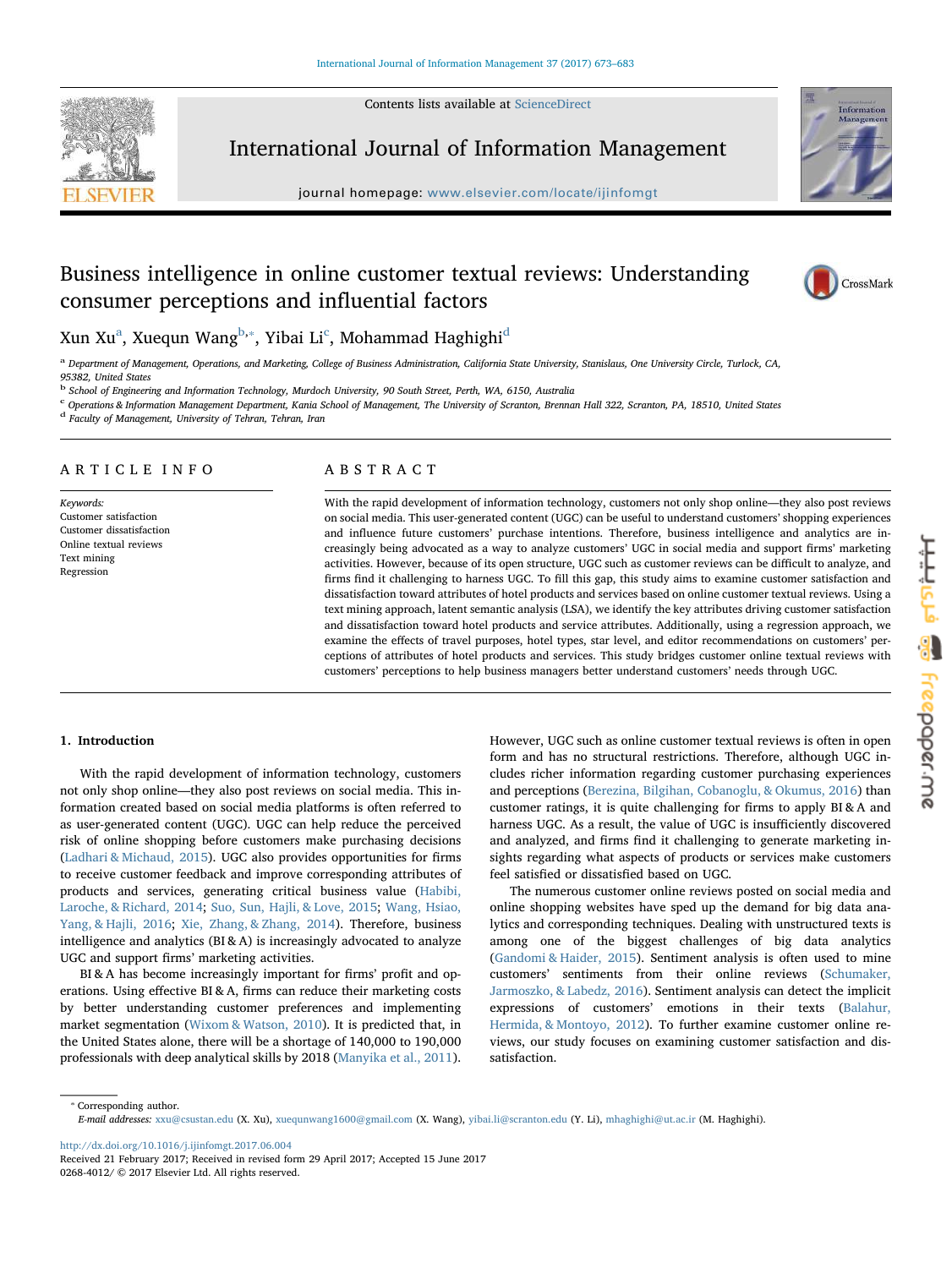Although customer satisfaction and dissatisfaction have been well examined in previous literature, few studies have discussed customer satisfaction and dissatisfaction using customers' online textual reviews ([Xiang, Schwartz, Gerdes, & Uysal, 2015\)](#page-10-6). In these few studies, descriptive methods such as frequency analysis and content analysis are most often used (e.g., [Li, Ye, & Law, 2013](#page-9-5)). Therefore, more studies are needed to explore how to better utilize UGC to capture customers' insights and bridge the gap between customer satisfaction/dissatisfaction and UGC.

With the hospitality industry as its context, the objective of this study is to analyze UGC to identify key attributes driving customer satisfaction and dissatisfaction toward hotel products and service attributes and to examine the effect of travel purposes, hotels types, star level, and editor recommendations on customers' perceptions of attributes of hotel products and services offered by hotels with different types. This study has two research questions. First, what are the key attributes driving customer satisfaction and dissatisfaction, which are reflected in customer reviews posted on online booking websites (booking.com in this study), toward hotel products and service attributes? To answer this question, our study conducts latent semantic analysis (LSA), a text mining approach, to analyze online customer textual reviews from booking.com. We selected LSA because this technique is helpful in extracting and representing human nature words [\(Kulkarni,](#page-9-6) [Apte, & Evangelopoulos, 2014](#page-9-6)). We consider positive online reviews to indicate customer satisfaction and negative online reviews to indicate customer dissatisfaction. Thus, the attributes driving customer satisfaction are mined from positive reviews, and the attributes driving customer dissatisfaction are mined from negative reviews. Second, what are the effects of travel purposes, hotels types, star level, and editor recommendation on customers' perceptions of attributes of hotel products and services? To answer this question, our study conducts regression based on textual reviews.

Our study makes important contributions that benefit both researchers and business practitioners. Academically, our study bridges customer satisfaction and dissatisfaction with online customer textual reviews by reflecting customers' perceptions of attributes of products and services. To process the textual data, our study combines text mining and regression methods to extract and represent customer consumption experiences and perceptions. Our study thus contributes to previous BI & A literature by proposing a new approach to capture consumer perceptions. Previous studies mainly used customer ratings to examine their satisfaction with preset questions reflecting certain attributes of products and services (e.g., [Schuckert, Liu, & Law, 2015](#page-10-7)). By using LSA and regression based on customer textual reviews, our study can thoroughly examine customer perceptions of attributes of products and services through detailed consumption experiences. In this way, firms can practically identify relevant product and services attributes leading to customer satisfaction and dissatisfaction as well as how customers' perceptions of those attributes are influenced by firms' market positioning and strategies. Those results can thus provide these firms with a roadmap for improving service quality and firm performance and for better targeting the market by implementing appropriate market positioning and strategies.

The rest of our study is structured as follows. Section [2](#page-1-0) reviews the relevant literature; Section [3](#page-2-0) discusses the theoretical background and develops the hypotheses; Section [4](#page-3-0) describes the research method; Section [5](#page-5-0) analyzes the data and presents the results; Section [6](#page-5-1) discusses the results; Section [7](#page-7-0) provides implications, limitations, and opportunities for future studies; and Section [8](#page-9-7) concludes the study.

#### <span id="page-1-0"></span>2. Literature review

#### 2.1. Business intelligence and analytics

BI & A is referred to as "the techniques, technologies, systems, practices, methodologies, and applications that analyze critical business

data to help an enterprise better understand its business and market and make timely business decisions" [\(Chen, Chiang, & Storey, 2012\)](#page-9-8). BI & A was initially used to focus on structured data stored in commercial relational database management systems. Since the 2000s, Web 2.0 based systems such as social media have generated a large amount of unstructured UGC, resulting in great opportunities and challenges for BI & A.

Recent BI & A literature has begun to understand how to better analyze and harness UGC on social media. For example, [Chau and Xu](#page-9-9) [\(2012\)](#page-9-9) developed a framework to automatically collect and analyze blog content. [Park, Huh, Oh, and Han \(2012\)](#page-10-8) proposed a social-network–driven inference framework to determine the accuracy and reliability of customer profiles. [He, Zha, and Li \(2013\)](#page-9-10) applied text mining to analyze text content on the Facebook and Twitter sites of the pizza chains. More recently, [Wang et al. \(in press\)](#page-10-9) conducted a content analysis of 26 big data implementation cases in health care and identified five major big data analytics capabilities and potential benefits. Those studies made important progress regarding to how to analyze and harness data on social media.

However, conducting BI & A is still challenging because of the lack of widely adopted methods for effectively analyzing and harnessing data on social media. The value of social media data has thus been insufficiently explored to support marketing activities. Therefore, more BI & A studies are needed to examine how to analyze social media data and capture consumer perception of UGC, as well as understand how BI & A can help create business value. Our study tries to fill this gap by using text mining to analyze social media data. With LSA and regression, our method can bridge customers' online textual reviews and customer perceptions and generate important marketing insights for business practitioners. Our study particularly focuses on customer satisfaction and dissatisfaction toward particular attributes of products and services.

### 2.2. Customer satisfaction and dissatisfaction

Although customer satisfaction and dissatisfaction have been widely examined in previous hospitality literature (e.g., [Gu & Ye, 2014](#page-9-11); [Matzler & Sauerwein, 2002](#page-10-10); [Sim, Mak, & Jones, 2006](#page-10-11)), few studies treat them separately ([Zhou, Ye, Pearce, & Wu, 2014\)](#page-10-12), despite the fact that customer satisfaction and dissatisfaction are different constructs ([Chowdhary & Prakash, 2005](#page-9-12)). Specifically, most studies use the overall satisfaction score to measure customer satisfaction and do not differentiate low satisfaction from dissatisfaction. Indeed, according to the two-factor theory [\(Matzler & Sauerwein, 2002\)](#page-10-10), customer satisfaction and dissatisfaction can coexist. Some factors, such as excitement factors, can generate customer satisfaction at a high level but do not result in customer dissatisfaction at a low level. Other factors, such as basic factors, can generate customer dissatisfaction at a low level but may not result in customer satisfaction at a high level. To better illustrate the different formation mechanisms of customer satisfaction and dissatisfaction, our study views customer satisfaction and dissatisfaction separately and identifies their corresponding influential factors.

In terms of methodologies, most previous studies use surveys to examine customer satisfaction and dissatisfaction. Although surveys can obtain first-hand data, they may not allow researchers to identify all of the product and service attributes that affect customer satisfaction and dissatisfaction. To avoid the limitations of the survey method, our study uses customer online textual reviews, a specific type of UGC, to examine customer satisfaction and dissatisfaction, which have received little attention in previous literature ([Xiang et al., 2015; Berezina et al.,](#page-10-6) [2016\)](#page-10-6). Online textual reviews reflect customer satisfaction and dissatisfaction in a more inclusive and comprehensive way because of their open structure, the availability of big data samples, and the anonymity of respondents. Therefore, our study can complement previous literature by examining customer satisfaction and dissatisfaction toward attributes of products and services with online customer textual reviews.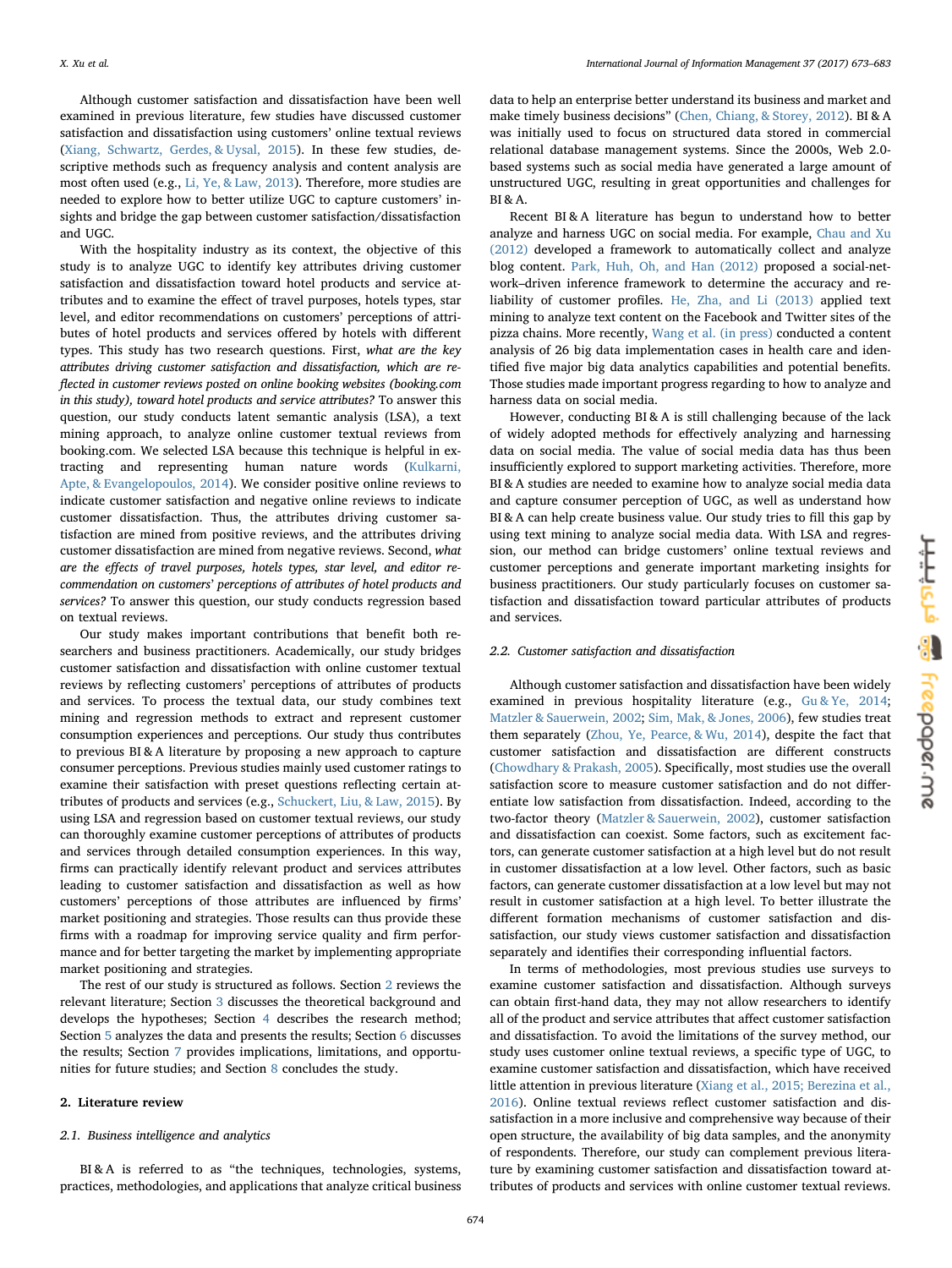#### 2.3. Customer online textual reviews

Although previous studies on customer reviews has mainly focused on customer ratings (e.g., [Schuckert et al., 2015\)](#page-10-7), recent studies have begun to pay more attention to textual reviews ([Xiang et al., 2015](#page-10-6)). Analyzing textual reviews can provide deeper insights than exploring customer general experiences and overall satisfaction. The content of textual review studies includes customer complaints, experiences, and satisfaction ([Lee and Hu, 2005; Xiang et al., 2015](#page-9-13)) and firms' responses toward the textual reviews  $(Gu \& Ye, 2014)$ . Customer online textual reviews show customer experiences in a more detailed way because of their open structure and can therefore reflect customer perceptions more accurately ([Berezina et al., 2016\)](#page-9-2). These reviews thus give rise to the electronic word-of-mouth (eWOM) effect, which influences future online customers' purchasing intentions [\(Cantallops & Salvi, 2014](#page-9-14)). Previous literature has mainly used content analysis and frequency analysis to analyze textual reviews (e.g., [Li et al., 2013\)](#page-9-5). To better harness customer textual reviews, our study applies LSA and examines positive and negative textual reviews separately to identify specific attributes of hotel products and services leading to customer satisfaction and dissatisfaction.

### 2.4. Sentiment analysis in big data analytics

With the fast development of big data, big data analytics has become another significant component of BI & A [\(Chen et al., 2012](#page-9-8)). According to [Russom \(2011\)](#page-10-13), "Big data analytics is where advanced analytic techniques operate on big data" (p. 8). Researchers believe that the combination of big data and analytics is the path from insights to value ([LaValle, Lesser, Shockley, Hopkins, & Kruschwitz, 2011](#page-9-15)). Unstructured text, which is the focus in this study, is one of the most challenged formats of data in big data analytics [\(Gandomi and Haider,](#page-9-3) [2015\)](#page-9-3). Six main types of big data analysis techniques have been used in previous studies: data mining, web mining, visualization methods, machine learning, optimization methods, and social network analysis ([Yaqoob et al., 2016\)](#page-10-14). This study can be clustered into the web mining category; we use LSA to analyze customer online reviews.

One of the most widely adopted BI & A techniques in analyzing big data of UGC is sentiment analysis [\(Pang & Lee, 2008\)](#page-10-15). Sentiment analysis or, interchangeably, opinion mining, is "the computational study of people's opinions, attitudes and emotions toward an entity" ([Medhat,](#page-10-16) [Hassan, & Korashy, 2014, p. 1093](#page-10-16)). The entity can represent individuals, events, products, or services. In practice, numerous companies have used sentiment analysis to develop marketing strategies by assessing and predicting public attitudes toward their brand ([Cambria,](#page-9-16) [Schuller, Xia, & Havasi, 2013](#page-9-16)).

Sentiment analysis is often used to analyze big data of UGC posted on both social media and online shopping websites. Regarding social media, Schumaker [et al. \(2016\)](#page-10-5) focused on texts on Twitter using sentiment analysis to predict wins and spread in the premier league. Twitter is also used to extract and evaluate conversational patterns using sentiment analysis [\(Lipizzi, Iandoli, & Marquez, 2015](#page-9-17)). [Meire,](#page-10-17) [Ballings, and Van den Poel \(2016\)](#page-10-17) used sentiment analysis to analyze Facebook texts to explore the added value of auxiliary data such as user profile information. Regarding online booking/shopping websites, [Salehan and Kim \(2016\)](#page-10-18) collected data from Amazon.com and used sentiment analysis to predict the readership and helpfulness of customer online reviews.

The sentiments mined from online customer reviews include positive and negative sentiments [\(Wang, Sun, Ma, Xu, & Gu, 2014\)](#page-10-19). Positive sentiments include delight, joy, and satisfaction, and negative sentiments include anger, fear, guilt, sadness, frustration, and dissatisfaction ([Balahur et al., 2012](#page-9-4)). In this study, we further examines customer online reviews posted on hotel booking websites and analyze customers' satisfaction and dissatisfaction toward the various attributes of products and services. Our study contributes to previous literature by

connecting customer online reviews with the various attributes of products and services offered by various types of hotels. In this way, the reasons for customers' satisfaction/dissatisfaction are revealed. The business values of customer online reviews are thus significantly reflected because business can improve the corresponding product and service attributes based on the customers' specific reviews regarding those attributes.

#### <span id="page-2-0"></span>3. Theoretical foundation and hypotheses development

### 3.1. Theoretical foundation

The theoretical foundation of this study is expectation-disconfirmation theory. According to expectation-disconfirmation theory, customers compare their expectations with the perceived quality of products and services before consuming them. When the expectation is no greater than the perceived quality, customers are satisfied; otherwise, customers are dissatisfied ([Oliver, 1980](#page-10-20)).

Customers' expectations before consumption are influenced by many factors, including product- and service-provider–related factors and customer-related factors. In the context of online hotel booking, product- and service-provider–related factors can include hotel stars, editor recommendation, and hotel type. Those factors are referred to by online customers [\(Srinivasan, Anderson, & Ponnavolu, 2002](#page-10-21)) and influence customer expectations [\(Boulding, Kalra, Staelin, & Zeithaml,](#page-9-18) [1993\)](#page-9-18).

Customer-related factors include customers' areas of focus ([Lohan,](#page-10-22) [Lang, & Conboy, 2011](#page-10-22)). Customers can have different areas of focus regarding the attributes of products and services, depending on their own identities, requirements, information, and relationships with providers. In the context of online hotel booking, customers can book hotels for holidays or business purposes. Because of the different travel purposes, business and leisure travelers can have different areas of focus on the attributes of hotel products and services. Below, we develop our hypotheses based on expectation-disconfirmation theory.

# 3.2. Hypotheses development

3.2.1. The influence of travel purpose on customer satisfaction and dissatisfaction

Customers travel mainly for business or leisure purposes. Customers have different focuses on hotels' products and services because their identities, requirements, and travel purposes are different. Business and leisure travelers emphasize different attributes of hotel products and services when they select hotels ([Yavas & Babakus, 2005\)](#page-10-23), pertaining to their expectations of the performance of hotel attributes [\(Chu & Choi,](#page-9-19) [2000\)](#page-9-19). Therefore, business and leisure travelers have different evaluations and perceptions of the perceived quality of hotel products and services [\(Kashyap & Bojanic, 2000\)](#page-9-20). Therefore, this study proposes the following hypotheses:

Hypothesis 1a. Travel purpose influences customer satisfaction toward the attributes of hotel products and services.

Hypothesis 1b. Travel purpose influences customer dissatisfaction toward the attributes of hotel products and services.

3.2.2. The influence of hotel star level on customer satisfaction and dissatisfaction

The star level of hotel products and services indicates the quality and variability of the offered products and services. Higher star level hotels have higher room rates. The star level indicates the monetary value of the hotel's product and services and influences customers' expectations ([Liu, Law, Rong, Li, & Hall, 2013\)](#page-9-21). Customers expect higher obtained utility when they pay more. Therefore, higher room rates at higher star level hotels positively influence customer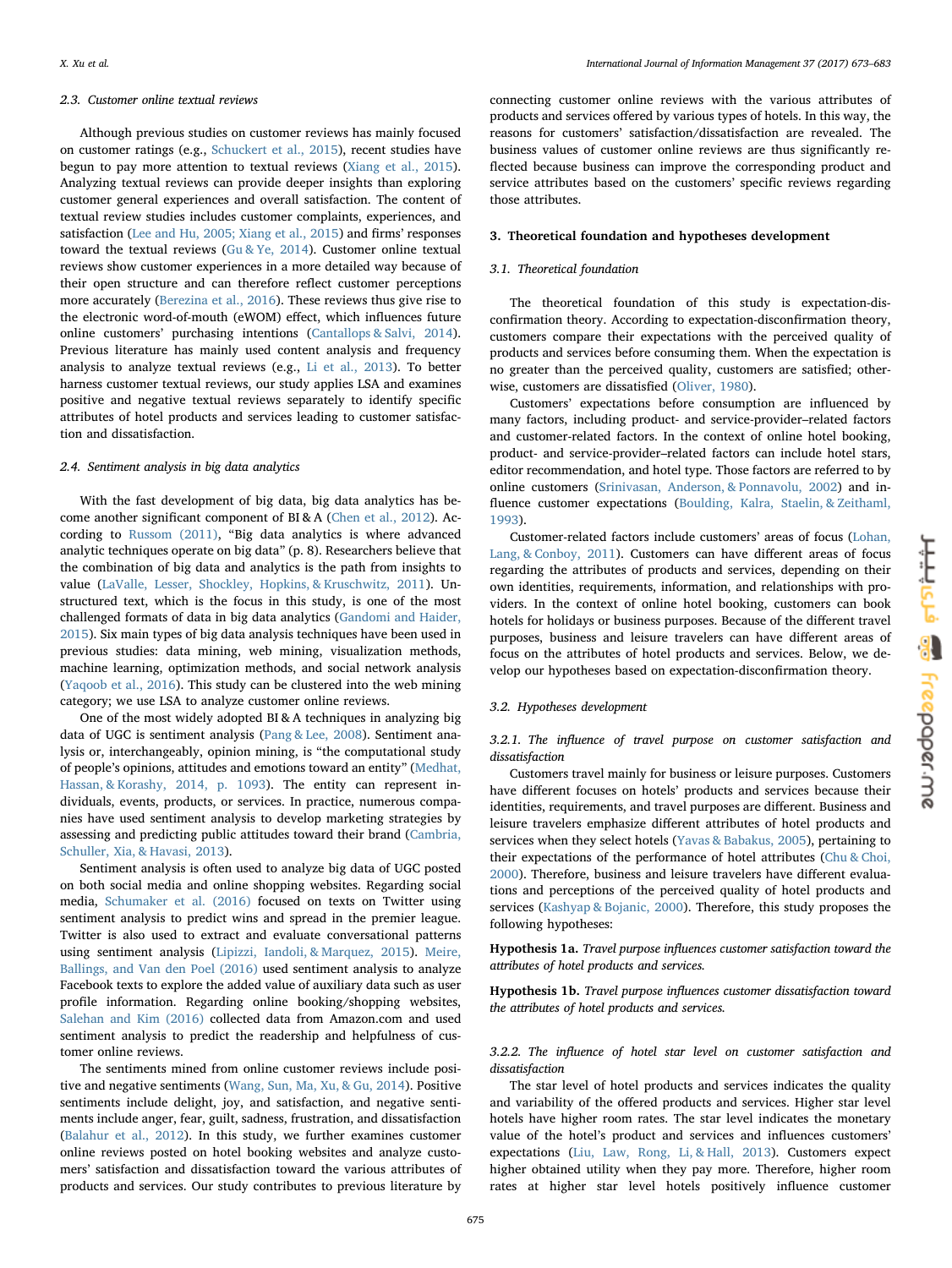expectations of the attribute quality of hotel products and services and influence customer satisfaction and dissatisfaction ([Anderson,](#page-9-22) [Fornell, & Lehmann, 1994\)](#page-9-22).

Lower star level hotels are typically considered budget hotels, while higher star level hotels are often thought of as luxury hotels. Customers staying in budget hotels often pay more attention to the functional value of the hotel products and services attributes, such as cleanliness, staff, and location [\(Ren, Qiu, Wang, & Lin, 2016](#page-10-24)). In comparison, customers staying in luxury hotels emphasize the hedonic value of hotel product and service attributes, such as luxury room amenities and additional services such as recreational services ([Heo & Hyun, 2015](#page-9-23)). Therefore, different star levels of hotels have different perceived qualities among customers, which influences their perceptions. And so, this study proposes the following hypotheses:

Hypothesis 2a. Hotels' star levels influence customer satisfaction toward the attributes of hotel products and services.

Hypothesis 2b. Hotels' star levels influence customer dissatisfaction toward the attributes of hotel products and services.

# 3.2.3. The influence of editor recommendation on customer satisfaction and dissatisfaction

Many customers book hotels online. Online ratings and reviews from past customers and editors generate an eWOM effect, which in-fluences online customers' booking intentions [\(Cantallops & Salvi,](#page-9-14) [2014\)](#page-9-14). The source of these reviews plays an important role in influencing customer expectation of hotels during the booking process ([Zeithaml, Bitner, & Gremler, 2006\)](#page-10-25). Because editor recommendations are not anonymous and written by professional people (i.e., well-known online travel entities), they are valued more by online customers compared with anonymous customer online reviews [\(Casalo, Flavian,](#page-9-24) [Guinaliu, & Ekinci, 2015](#page-9-24)). Editor recommendations usually contain credible information about hotels and therefore enhance customer expectations and hotels' attractiveness ([Zhang, Ye, Law, & Li, 2010](#page-10-26)). Editor recommendations also indicate hotels' reputation and goodwill, increasing customer trust toward the hotels [\(Fuller, Serva, & Benamati,](#page-9-25) [2007\)](#page-9-25). All of these influence customer satisfaction and dissatisfaction toward hotels. Therefore, this study proposes the following hypotheses:

Hypothesis 3a. Editor recommendations influence customer satisfaction toward the attributes of hotel products and services.

Hypothesis 3b. Editor recommendations influence customer dissatisfaction toward the attributes of hotel products and services.

3.2.4. The influence of hotel type on customer satisfaction and dissatisfaction

Customers have different levels of familiarity toward hotels of different types in terms of individual hotels and chain hotels ([Kandampully & Suhartanto, 2003](#page-9-26)). Chain hotels are more familiar to customers because of their brands, which tend to lead to customers'

more frequent visits and their loyalty [\(Kandampully & Suhartanto,](#page-9-26) [2003\)](#page-9-26). The higher familiarity also enhances customers' predictive expectations of the perceived performance of the hotels and thus influences disconfirmation and customer perception ([Tam, 2008\)](#page-10-27).

Chain hotels and individual hotels also have different organizational structures, which influences their operating efficiency [\(Botti,](#page-9-27) [Briec, & Cliquet, 2009\)](#page-9-27). Compared with individual hotels, chain hotels have more standardized operating policies, which includes rules for daily operations, employee training, and technology applications ([Yeung & Law, 2004](#page-10-28)). Individual hotels have more customized products and services with a higher variation in quality standards, which generate differences in customers' perceived quality ([Haktanir & Harris,](#page-9-28) [2005\)](#page-9-28). Therefore, this study proposes the following hypotheses:

Hypothesis 4a. Hotel type influences customer satisfaction toward the attributes of hotel products and services.

Hypothesis 4b. Hotel type influences customer dissatisfaction toward the attributes of hotel products and services.

# <span id="page-3-0"></span>4. Methodology

To achieve the objectives of this study, researchers need to (a) identify the most prominent hotel attributes associated with customer satisfaction and dissatisfaction and (b) to quantify the extent to which a customer is satisfied or dissatisfied with these identified attributes. The traditional methods used to achieve these objectives include gap analysis [\(Parasuraman, Berry, & Zeithaml, 1991](#page-10-29); [Teas, 1993](#page-10-30)), linear regression [\(Cronin & Taylor, 1994\)](#page-9-29), conjoint analysis ([Danaher, 1997](#page-9-30)), and content analysis [\(Torres & Kline, 2013](#page-10-31)). However, these methods rely on self-completion hotel customer satisfaction surveys ([Danaher,](#page-9-30) [1997\)](#page-9-30) or customer letters [\(Torres & Kline, 2013\)](#page-10-31) to collect data. These methods require researchers to identify the service attributes subjectively.

This study, instead, uses an enormous amount of online textual reviews as its data source. The online review data are then analyzed using LSA and text regression. The following sections describe the details of the data collection and data analysis process.

#### 4.1. Data collection

The online customer review data were collected from the world's largest third-party hotel booking website, booking.com ([Gössling & Lane, 2015\)](#page-9-31). The website provides hotel room reservations and other travel-related services, and it also allows customers to rate and review the hotels they stay in. Over the years, booking.com has accumulated an enormous amount of UGC, which serves as an ideal data source for this study. Another reason we selected booking.com as the data source for this study is that it verifies customers' input—only customers who have booked rooms on booking.com are allowed to post ratings and reviews, which ensures the authenticity of the UGC.

<span id="page-3-1"></span>

<u>Hudopany sis freepoper.me</u>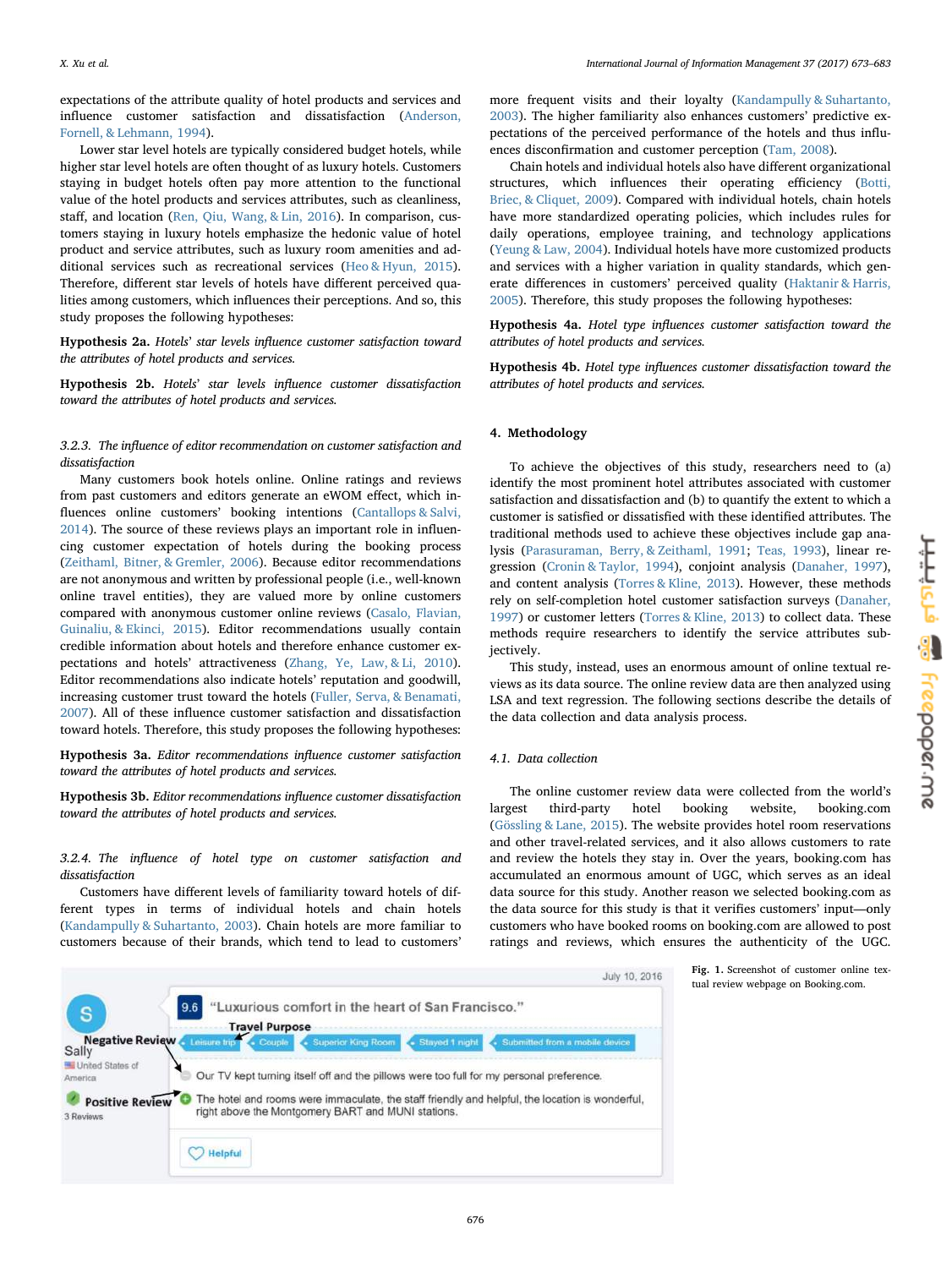<span id="page-4-0"></span>

Fig. 2. Screenshot of hotel booking webpage on Booking.com.

Moreover, we used booking.com as our data source because it requests customers to post their positive and negative reviews simultaneously, but separately, as shown in [Fig. 1](#page-3-1). This can help us to find factors of customer satisfaction from positive reviews and factors of customer dissatisfaction from negative reviews separately. We also hope that posting both positive and negative reviews can address customers' cognitive bias toward negative reviews.

Customers are asked to post their positive textual comments and negative comments separately, as shown in [Fig. 1](#page-3-1). Additionally, booking.com also collects information on customers' travel purpose (business trip vs. leisure trip), as shown in [Fig. 1](#page-3-1), and the hotel's star level, editor recommendation, and hotel type, as shown in [Fig. 2](#page-4-0).

Referring to [Xiang et al. \(2015\)](#page-10-6)'s sampling methodology, we collected online customer reviews from hotels in the 100 largest U.S. cities based on the U.S. Census Bureau population estimate ([U.S. Census](#page-10-32) [Bureau, 2015](#page-10-32)). These cities include New York, Los Angeles, Chicago, Houston, and 96 other cities. For each city, we filtered the hotels according to their star levels (star level from 0 to 5). Then, for each star level, we generated two random numbers, a and b, between 1–20 and collected review sample  $a$  for hotel  $b$  according to the review position and the hotel position listed on booking.com. We repeated this process for six times for each star level of hotels in each city. Reviews with missing values were excluded. Eventually, we collected 3596 data records. The demographics of customers whose reviews were analyzed are shown in [Table 1.](#page-4-1) [Table 1](#page-4-1) shows the nationality and travel purpose of customers whose reviews are analyzed. Regarding nationalities, we present countries that have 10 or more customers whose reviews were analyzed. As [Table 1](#page-4-1) shows, our samples are from 20 of these countries, with most samples from the United States. Regarding travel purpose, around four-fifths of the customers were on leisure trips while around one-fifth were on business trips.

# 4.2. LSA and regression method

Text mining is a significant technique in business intelligence ([Gao,](#page-9-32)

<span id="page-4-1"></span>

| Table 1 |                                  |  |
|---------|----------------------------------|--|
|         | Customer demographic information |  |

| Nationality          | Number |        | Nationality<br>Percentage |        | Percentage |
|----------------------|--------|--------|---------------------------|--------|------------|
|                      |        |        |                           | Number |            |
| <b>United States</b> | 2808   | 78.09% | Brazil                    | 14     | 0.39%      |
| UK                   | 134    | 3.73%  | Switzerland               | 14     | 0.39%      |
| Canada               | 113    | 3.14%  | Ireland                   | 13     | 0.36%      |
| Australia            | 77     | 2.14%  | Hong Kong                 | 12     | 0.33%      |
| Germany              | 32     | 0.89%  | China                     | 11     | 0.31%      |
| <b>Netherlands</b>   | 23     | 0.64%  | France                    | 11     | 0.31%      |
| Saudi Arabia         | 23     | 0.64%  | <b>UAE</b>                | 10     | 0.28%      |
| Italy                | 20     | 0.56%  | Other                     | 198    | 5.51%      |
| New Zealand          | 20     | 0.56%  |                           |        |            |
| Japan                | 18     | 0.50%  | <b>Travel Purpose</b>     | Number | Percentage |
| Mexico               | 15     | 0.42%  | Leisure                   | 2876   | 79.98%     |
| Nigeria              | 15     | 0.42%  | <b>Business</b>           | 720    | 20.02%     |
| Spain                | 15     | 0.42%  |                           |        |            |
|                      |        |        | <b>Total Samples</b>      | 3596   | 100%       |

[Chang, & Han, 2005](#page-9-32); [McKnight, 2005\)](#page-10-33). Text mining refers to the process of extracting useful, meaningful, and nontrivial information from unstructured text to overcome information overload ([Netzer, Feldman,](#page-10-34) [Goldenberg, & Fresko, 2012\)](#page-10-34). Traditional business intelligence has mainly focused on structural data; however, beginning around 2000, more and more researchers have argued that text mining is a powerful extension of business intelligence [\(Sullivan, 2000](#page-10-35)). The specific text mining method used in this study is a well-accepted text mining technique called LSA ([Li & Joshi, 2012;](#page-9-33) [Lin et al., in press\)](#page-9-34). LSA is an algebraic-statistical method that can detect the underlying topical structure of a document corpus and extract the hidden semantic structures of words and sentences [\(Evangelopoulos,](#page-9-35) 2011). LSA, also called latent semantic indexing (LSI), was first proposed by a group of computer scientists at Bell Communication Research, University of Chicago, and University of Western, who developed the method for retrieving information from text. LSA was designed to overcome the limitations of the conventional vector retrieval method or vector space model ([Lochbaum and Streeter, 1989\)](#page-9-36). Different from the vector space model, in which text documents are mapped in a multidimensional vector space literally constructed from the vocabulary of text documents, LSA constructs vector space using dimension reduction techniques such as singular value decomposition (SVD) and maps the text documents in the higher-order vector space. This approach partially overcomes the problem of variability in human word choices in the vector space model. Thus, LSA is more appropriate for information retrieval ([Dumais,](#page-9-37) [1992\)](#page-9-37). The higher-order vector space is also a semantic structure, and so LSA allows information retrieval at the semantic level rather than syntax level [\(Dumais, 1992](#page-9-37)). In the previous literature, LSA has been applied to enormous areas such as search engines ([Berry & Browne,](#page-9-38) [2005\)](#page-9-38), recommendation systems ([Resnick & Varian, 1997](#page-10-36)), image retrieval [\(La Cascia, Sethi, & Sclaro](#page-9-39)ff, 1998), speech recognition ([Bellegarda, 2000](#page-9-40)), facial image processing ([Hayashi, Yasumoto,](#page-9-41) [Ito, & Koshimizu, 2001](#page-9-41)), and video retrieval [\(Liu & Chen, 2007\)](#page-9-42).

Following the well-established text mining procedures discussed in prior studies [\(Kulkarni et al., 2014\)](#page-9-6), this study applied LSA in three steps: preprocessing, term frequency matrix transformation, and SVD. For preprocessing, we followed the procedure discussed in prior studies ([Sidorova, Evangelopoulos, Valacich, & Ramakrishnan, 2008\)](#page-10-37). We tokenized the customer reviews and removed stop words such as "and," "the," "is," and "are." We removed the single character tokens and the tokens that only existed in one review, then applied the stemming method to get to the root of the token. N-gram algorithm was applied to identify phrases (e.g., comfortable room, friendly staff, or walking distance). This step resulted in a two-term frequency matrix, one for positive reviews with more than 1000 tokens and one for negative reviews with more than 1500 tokens.

The second step was term frequency matrix transformation. In this step, we applied the term frequency–inverse document frequency (TF-IDF) weighting method [\(Husbands, Simon, & Ding, 2001\)](#page-9-43). Term frequency ( $tf_{i,j}$ ) is calculated as  $tf_{i,j} = \frac{n_{i,j}}{n_i}$ *j*  $\frac{1}{n}$ , where  $n_i$  is the number of occurrences of token i in document j, and  $n_{i,j}$  is the total number of tokens in document *j*. The IDF is calculated as  $idf_i = log(\frac{N}{df_i})$ , where *N* is the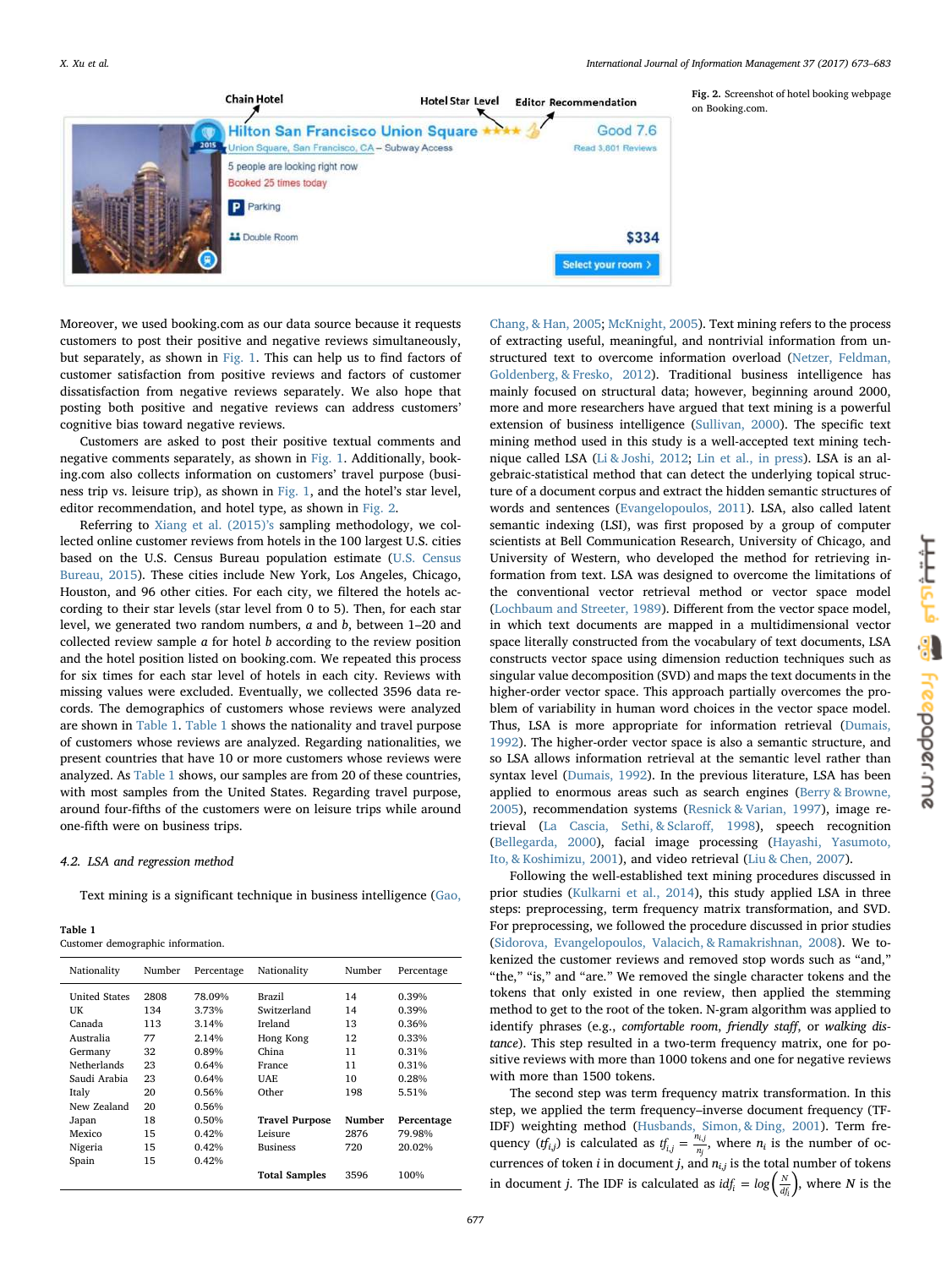X. Xu et al. *International Journal of Information Management 37 (2017) 673–683*

number of documents in the database and  $df_i$  is the frequency of documents that have the token i. Finally, the weight of each token in each review is calculated as  $w_{i,j}$ , where  $w_{i,j} = tf_{i,j} \times idf_i$ . This weighting method is widely adopted in text mining studies and LSA studies ([Sidorova et al., 2008](#page-10-37)).

The third step, SVD, was the dimension reduction algorithm. SVD decomposes the TF-IDF weighted matrix, denoted as matrix A, into the production of three matrices: an orthogonal matrix U, a diagonal matrix S, and the transpose of an orthogonal matrix V. That is,  $A_{mn} = U_{mm} S_{mn} V_{nn}^T$ , where  $U^T U = I$  and  $V^T V = I$ . The columns of *V* are orthonormal eigenvectors of  $A<sup>T</sup>A$ ; the columns of U are orthonormal eigenvectors of  $AA^T$ ; and S is a diagonal  $m\times n$  matrix containing the square roots of eigenvalues from  $U$  or  $V$  in descending order. The computation of SVD is discussed in the prior literature, such as in [Golub](#page-9-44) [and Reinsch \(1970\)](#page-9-44), [Klema and Laub \(1980\),](#page-9-45) and [Baker \(2005\)](#page-9-46).

LSA generates three matrices: a document-by-term matrix, a termby-factor matrix, and a singular value matrix. The singular values in the singular value matrix indicate the significance of the factors—the significance of the identified hotel attributes. The specific hotel attributes for each factor require researchers to look into the document-by-term matrix and the term-by-factor matrix. In accordance with prior studies ([Evangelopoulos, 2011](#page-9-35)), we associated each factor with its high-loading terms and documents in the document-by-term matrix and the term-byfactor matrix to assist this process.

Regression was then applied to conduct the remaining part of the data analysis. Prior studies showed that dimension reduction techniques such as the LSA in this study significantly enhance text regression performance [\(Ngo-Ye & Sinha, 2012\)](#page-10-38). After finding the factors of customers' online positive and negative textual evaluation, we conducted regression using vector space [\(Ngo-Ye & Sinha, 2014\)](#page-10-39). The independent variables were the four dummy variables showing travelers' purposes, hotel star, editor recommendation, and hotel type. Business travelers were coded as 1, and leisure travelers were coded as 0. Lower star level hotels (those with 1, 2, and 3 stars) were coded as 0, and higher-star level hotels (4 and 5 stars) were coded as 1. Previous studies found that hotels with four stars or above have different characteristics in pricing, hedonic function, size, distance to attractions, and availability of parking spaces compared with hotels with three stars or fewer ([Espinet,](#page-9-47) [Saez, Coenders, & Fluvià, 2003;](#page-9-47) [Heo & Hyun, 2015](#page-9-23)). The hotels with four or more stars are often considered as luxury hotels, while the hotels with three or less stars are usually considered as economy hotels ([Huang, Wang, & Wang, 2015](#page-9-48)). This is why we coded hotels with three or fewer stars in one category and hotels with four or more stars in the other category.

Editor-recommended hotels are coded as 1; otherwise, they were coded as 0. Chain hotels are coded as 1, and individual hotels are coded as 0. Each regression has one dependent variable: the coordinate of each review vector space on each positive/negative factor. A higher loading shows that the corresponding customer's online review has a higher relevance (e.g., there is more detail about one particular attribute compared with other attributes) for the corresponding attribute (shown by the factor). The methodology of text mining and regression is summarized in [Fig. 3](#page-6-0).

### <span id="page-5-0"></span>5. Results

# 5.1. Factors of customers' positive evaluations

The factors of customers' positive evaluations of hotels are identified in the LSA, as shown in [Table](#page-6-1) 2. The LSA results indicate that these top factors cover over 95% of all unique terms and reviews. For each factor, we selected the top 10 terms as the high-loading terms from more than 4000 terms contained in each of the factors. A singular value reflects the extent of the factor's explanation of the variance [\(Baker,](#page-9-46) [2005\)](#page-9-46). A higher singular value indicates that the corresponding factor is more significant when measured by more words and phrases in

customer online reviews that reflect the corresponding factor. Four positive factors are identified: friendly staff, comfortable room, good location, and good value.

#### 5.2. Factors of customers' negative evaluations

As above, the factors of customers' negative evaluations toward hotels are identified in the LSA, as shown in [Table 3](#page-7-1). Five negative factors are identified: low value, uncomfortable and dirty rooms, unfriendly and inefficient staff, amenities and facility issues, and operations issues.

### 5.3. Results of regressions

In the nine regressions, the independent variables are the four dummy variables showing travelers' purpose, hotel stars, editor recommendations, and hotel type; the dependent variable is the corresponding positive/negative factor. The regression model is shown in Formula [\(1\)](#page-5-2):

# <span id="page-5-2"></span>f (Attributes\*) =  $\alpha_0 + \alpha_1$ (Purpose) +  $\alpha_2$ (Star) +  $\alpha_3$ (Recommendation)  $+\alpha_4(Tvpe)^{**}$  (1)

\*Nine attributes in total, which include four positive attributes (friendly staff, comfortable room, good location, good values) and five negative attributes (low value, uncomfortable and dirty room, unfriendly and inefficient staff, amenities and facility issues, operations issues).

\*Coding: leisure travelers = 0, business travelers = 1; low star level hotels = 0, high star level hotels = 1; editor nonrecommended hotels = 0, editor recommended hotels = 1; individual hotels = 0, chain hotels  $= 1$ .

Variance inflation factor (VIF) of all independent variables is smaller than 3, which indicates that multicollinearity is probably not an issue ([Neto, Bloemhof, & Corbett, 2016](#page-10-40)). The regressions results are presented in [Tables 4 and 5.](#page-7-2) We find that hotel star level is a significantly influential factor for customers' satisfaction and dissatisfaction toward all specific attributes. Editor recommendation is negatively related to customer dissatisfaction toward operation issues. Hotel type has negative effects on customer dissatisfaction toward unfriendly and inefficient staff. The rest of the relationships between dummy variables and customers' perceptions of specific attributes are not significant. Comparatively, more influential factors are found for customer dissatisfaction toward specific attributes than customer satisfaction.

# <span id="page-5-1"></span>6. Discussion

This study aims to identify customer satisfaction and dissatisfaction toward attributes of hotel products and services as well as effects of travel purposes, hotel types, star level, and editor recommendation on customers' perceptions of attributes of hotel products and services by analyzing online customer textual reviews. Using text mining and regression, our study shows that four factors (i.e., friendly staff, comfortable room, good location, and good value) significantly influence customers' satisfaction, and five factors (i.e., low value, uncomfortable and dirty room, unfriendly and inefficient staff, amenities and facility issues, and operations issues) significantly influence customers' dissatisfaction. Further, hotel star level significantly influences customer satisfaction and dissatisfaction toward all attributes. Editor recommendation is negatively related to customer dissatisfaction toward operation issues. The hotel type has a negative effect on customer dissatisfaction toward unfriendly and inefficient staff.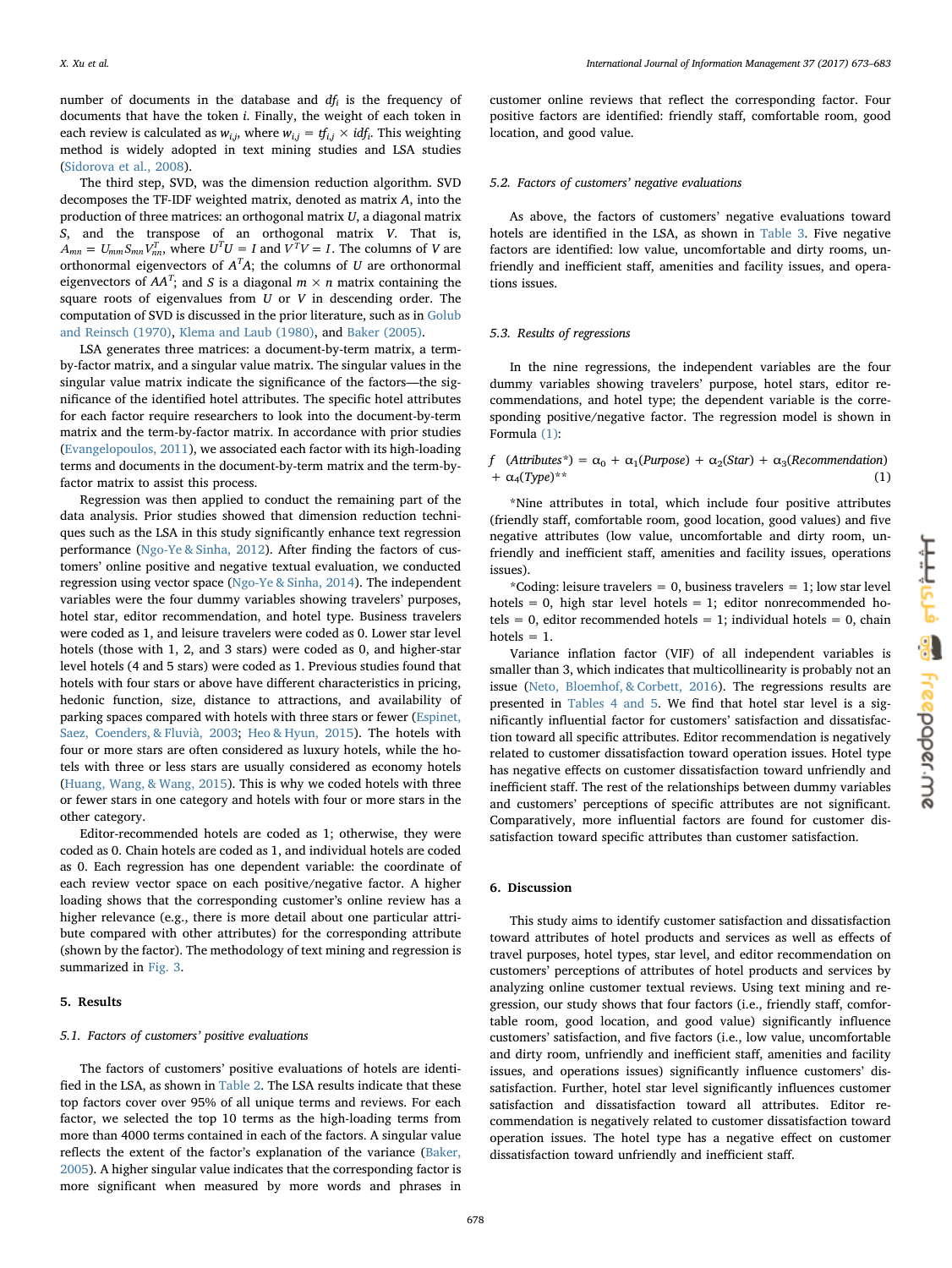<span id="page-6-0"></span>

Fig. 3. Analyzing the influential factors of customer online reviews' relevance to particular attributes using text mining and regressions.

# 6.1. The influence of travel purposes on customer satisfaction and dissatisfaction

Our results do not support hypotheses 1a and 1b. [Table 4](#page-7-2) shows that travel purpose does not significantly influence customer satisfaction toward the attributes of staff, room, location, and value. [Table 5](#page-8-0) indicates that travel purpose does not significantly influence customer dissatisfaction toward the attributes of value, room, staff, amenities and facility, and operations issues. A possible reason for this finding is that although business and leisure travelers have different requirements ([Yavas & Babakus, 2005\)](#page-10-23) and focus on different attributes of hotel products and services, each attribute has a combined value that balances both types of travelers' requirements. For example, hotels often offer various types of guest rooms. Some rooms with additional functional amenities and facilities are targeted to business travelers, while other rooms with city or ocean views are targeted to leisure travelers. Thus, although business and leisure travelers have different focuses on each attribute, their satisfaction and dissatisfaction toward this particular attribute is similar.

# 6.2. The influence of hotel's star level on customer satisfaction and dissatisfaction

Our results fully support hypotheses 2a and 2b. A hotel's star level significantly influences customer satisfaction and dissatisfaction toward every attribute of hotel product and services. Results from [Table 4](#page-7-2) indicate that customers staying in higher star level hotels have lower satisfaction toward each attribute of hotel products and services. Therefore, although higher star level hotels typically offer higherquality products and services, customers also have higher expectation toward their products and services because of the higher costs they incur. Such paid higher cost influences the expectation-disconfirmation relationship and reduces customer satisfaction toward higher star level

### <span id="page-6-1"></span>Table 2

Factors of customer satisfaction.

# hotels.

Regarding customer dissatisfaction, as shown in [Table 5,](#page-8-0) customers staying in luxury hotels are more dissatisfied toward the associated value, consistent with the findings from the previous literature ([Gumasta, Kumar Gupta, Benyoucef, & Tiwari, 2011\)](#page-9-49). This shows that the perceived extra utility of higher star level hotels products and services may not match the higher costs incurred. Regarding the attributes of room, staff, amenities and facility, and operations issues, customers staying in lower star level hotels are more dissatisfied toward them. The reason is that lower star level hotels typically offer products and services with lower quality, less variety, and less professionalism and therefore incur customer dissatisfaction and complaints.

# 6.3. The influence of editor recommendation on customer satisfaction and dissatisfaction

Our results do not support hypothesis 3a and only partially support hypothesis 3b. Customers staying in editor-recommended hotels and non–editor-recommended hotels have similar satisfaction levels regarding most attributes of hotel products and services. Although editorrecommended hotels typically have higher-quality products and services, customers have higher expectations based on the additional information provided by the editor recommendation. Therefore, the comparison between perceived quality and expectation is similar to non–editor-recommended hotels. Similar logic can be applied to customer dissatisfaction toward the attributes of hotel products and services, with one exception: customers staying in editor-recommended hotels have less dissatisfaction toward operations issues. One possible explanation is that operations performance is one of the most critical criteria to be evaluated during the editor recommendation process. Operations performance is easier to improve compared with other attributes with higher costs such as physical settings of guest rooms. Therefore, editor-recommended hotels typically have fewer operations

| Factors              | Interpretations (Labels)           | Singular Values | High-Loading Terms                                                                                                                                                                                                                                                                   |
|----------------------|------------------------------------|-----------------|--------------------------------------------------------------------------------------------------------------------------------------------------------------------------------------------------------------------------------------------------------------------------------------|
| Factor 1<br>Factor 2 | Friendly Staff<br>Comfortable Room | 3.355<br>3.130  | help staff, friendli help staff, staff great, staff, staff excel, friendli staff, desk staff, great help, front desk staff, extrem help<br>bed_comfi, room_clean_comfort, bed_pillow, nice_clean, bed_pillow_comfort, room_spaciou, bedroom, comfort_clean,<br>clean_bed, room_great |
| Factor 3<br>Factor 4 | Good Location<br>Good Value        | 3.065<br>2.924  | conveni locat, river, beach, locat airport, attract, locat citi, like conveni, locat highwai, good locat, excel locat<br>reason_price, good_price, good_valu, price_good, monei, rate, valu_monei, good_valu_monei, price_reason, reason_rate                                        |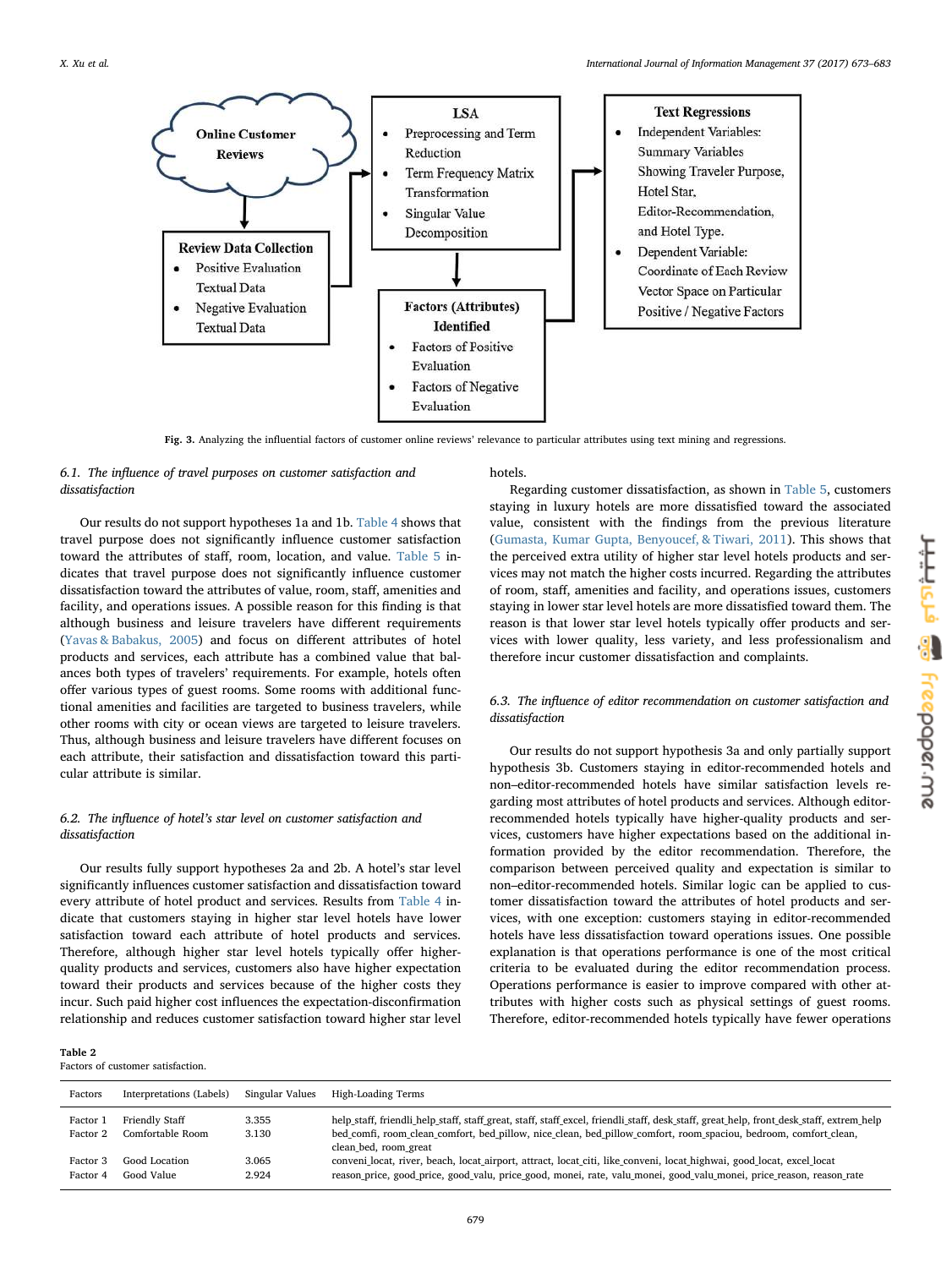<span id="page-7-1"></span>Table 3 Factors of customer dissatisfaction.

| Factors  | Interpretations (Labels)         | Singular Values | High-Loading Terms                                                                                                       |
|----------|----------------------------------|-----------------|--------------------------------------------------------------------------------------------------------------------------|
| Factor 1 | Low Value                        | 3.690           | expens, expens_park, breakfast_expens, bit_expens, room_expens, room_price, expens_room, resort_fee, monei,<br>room rate |
| Factor 2 | Uncomfortable and Dirty Room     | 3.427           | uncomfort, bed uncomfort, sleep, sheet, room dirti, pillow soft, bed soft, mattress, room uncomfort, bed old             |
| Factor 3 | Unfriendly and Inefficient Staff | 3.314           | rude, staff rude, person, desk clerk, front desk clerk, clerk, unfriendli, staff unfriendli, manag rude, rude unhelp     |
| Factor 4 | Amenities and Facility Issues    | 3.207           | Wi fi, internet, lobbi, tv, updat. outdat, air condition, facil, hotel bit date, renov                                   |
| Factor 5 | Operations Issues                | 3.183           | smoke, smell smoke, room smell, reserv, shower terribl, dark, loud, wait park, noisi pool, alarm kept                    |
|          |                                  |                 |                                                                                                                          |

and services failures compared with non-recommended hotels, resulting in less customer dissatisfaction ([Lee, Sing, & Chan, 2011](#page-9-50)).

#### 6.4. The influence of hotel type on customer satisfaction and dissatisfaction

Our results do not support hypothesis 4a and only partially support hypothesis 4b. Customers staying in chain hotels and individual hotels have similar satisfaction toward each attribute of hotel products and services. One possible reason is that many branded hotel chains franchise previously individual hotels to use their brands, which reduces the differences in product and service quality between individual hotels and chain hotels. Similar logic can be applied to customer dissatisfaction toward the attributes of hotel products and services with the only exception being that customers staying in chain hotels have less dissatisfaction toward unfriendly and inefficient staff. One possibility is that chain hotels have standards regarding policies and implementation of employee training ([Yeung & Law, 2004](#page-10-28)). However, for individual hotels, because of higher variation services and less employee training, customers may feel more dissatisfied with certain staffs' attitude and behaviors.

## <span id="page-7-0"></span>7. Implications, limitations, and opportunities for future studies

# 7.1. Theoretical implications

Our study makes three important theoretical contributions. First, by analyzing online customer textual reviews with LSA, our study provides better understanding regarding customer satisfaction and dissatisfaction toward attributes of hotel products and services. Instead of only focusing on overall customer satisfaction, our study examines customer satisfaction and dissatisfaction separately. Using LSA, our study identifies specific attributes contributing to customer satisfaction and dissatisfaction. Specifically, our analyses show that friendly staff, comfortable room, good location, and good value significantly influence customers' satisfaction, while low value, uncomfortable and dirty room, unfriendly and inefficient staff, amenities and facility issues, and operations issues significantly affect customers' dissatisfaction. Thus, with LSA, our study is able to identify relevant product and service attributes affecting customer satisfaction and dissatisfaction in the context of hospitality and avoid missing important attributes. Thus, our study bridges customer online textual reviews with their perceptions. These results complement the previous literature on customer satisfaction,

and future studies can further validate our results through surveys.

Second, our study applies regression to examine how various hotel and customer factors influence customer satisfaction and dissatisfaction toward attributes identified through LSA. Based on expectation-disconfirmation theory, we argue that customers probably feel satisfied when the perceived quality meets their expectations; otherwise, they may feel dissatisfied. Here customers' expectations are influenced by service-provider and customer-related factors. In the context of hospitality, we identify four relevant factors: hotel stars, editor recommendation, hotel type, and purpose. Our results show that hotel stars have significant effects on all attributes related to customer satisfaction and dissatisfaction, while editor recommendation and hotel type have effects on certain attributes related to customer dissatisfaction. These results clarify the role of service-provider and customerrelated factors on customer satisfaction and dissatisfaction and provide further insights regarding the formation mechanisms of customer satisfaction and dissatisfaction.

Third, in this study, we find that star level is the most important factor influencing both customer satisfaction and dissatisfaction toward various attributes of products and services. This extends the three-factor theory [\(Füller & Matzler, 2008\)](#page-9-51) that incorporates basic factors, excitement factors, and performance factors. Basic factors only influence customer dissatisfaction, and excitement factors only influence customer satisfaction; performance factors, however, affect both customer satisfaction and dissatisfaction. The good performance of these factors generates customer satisfaction, while poor performance stirs customer dissatisfaction. The three-factor theory in previous studies has been used to examine the influential factors of customer satisfaction and dissatisfaction from the product and service attributes perspective, but this study examines influential factors from the hotel perspective. We find that hotels' star levels are a performance factor in hotel properties, and this factor influences both customer satisfaction and dissatisfaction. Our results show that the star level is negatively related to both customer satisfaction toward comfortable room and customer dissatisfaction toward uncomfortable and dirty room. One possible reason is higher star level hotels have higher standards and implement more efforts and costs in improving various product and service attributes, which lowers customer dissatisfaction. However, the higher star level creates higher expectation, and the higher charges arouse the customers' need to receive more utilities to facilitate equal exchange. This stimulates the possibilities of lowering customer satisfaction toward various product and service attributes.

<span id="page-7-2"></span>

| ш |  |
|---|--|
|   |  |

Regressions of positive attributes.

|                       |                       | Dependent Variable           |                              |                              |                              |
|-----------------------|-----------------------|------------------------------|------------------------------|------------------------------|------------------------------|
|                       |                       | Friendly Staff               | Comfortable Room             | Good Location                | Good Value                   |
| Independent Variables | Coefficient Parameter | <b>Coefficient Estimates</b> | <b>Coefficient Estimates</b> | <b>Coefficient Estimates</b> | <b>Coefficient Estimates</b> |
| (Intercept)           | $\alpha_0$            | $0.008***$                   | $0.008***$                   | $0.002***$                   | $0.004***$                   |
| Purpose               | $\alpha_1$            | $-0.004$                     | 0.004                        | 0.002                        | 0.001                        |
| Star                  | $\alpha_2$            | $-0.034**$                   | $-0.035**$                   | $-0.036**$                   | $-0.034**$                   |
| Recommendation        | $\alpha_3$            | 0.003                        | $-0.001$                     | 0.006                        | 0.016                        |
| Type                  | $\alpha_4$            | $-0.024$                     | $-0.016$                     | $-0.004$                     | $-0.005$                     |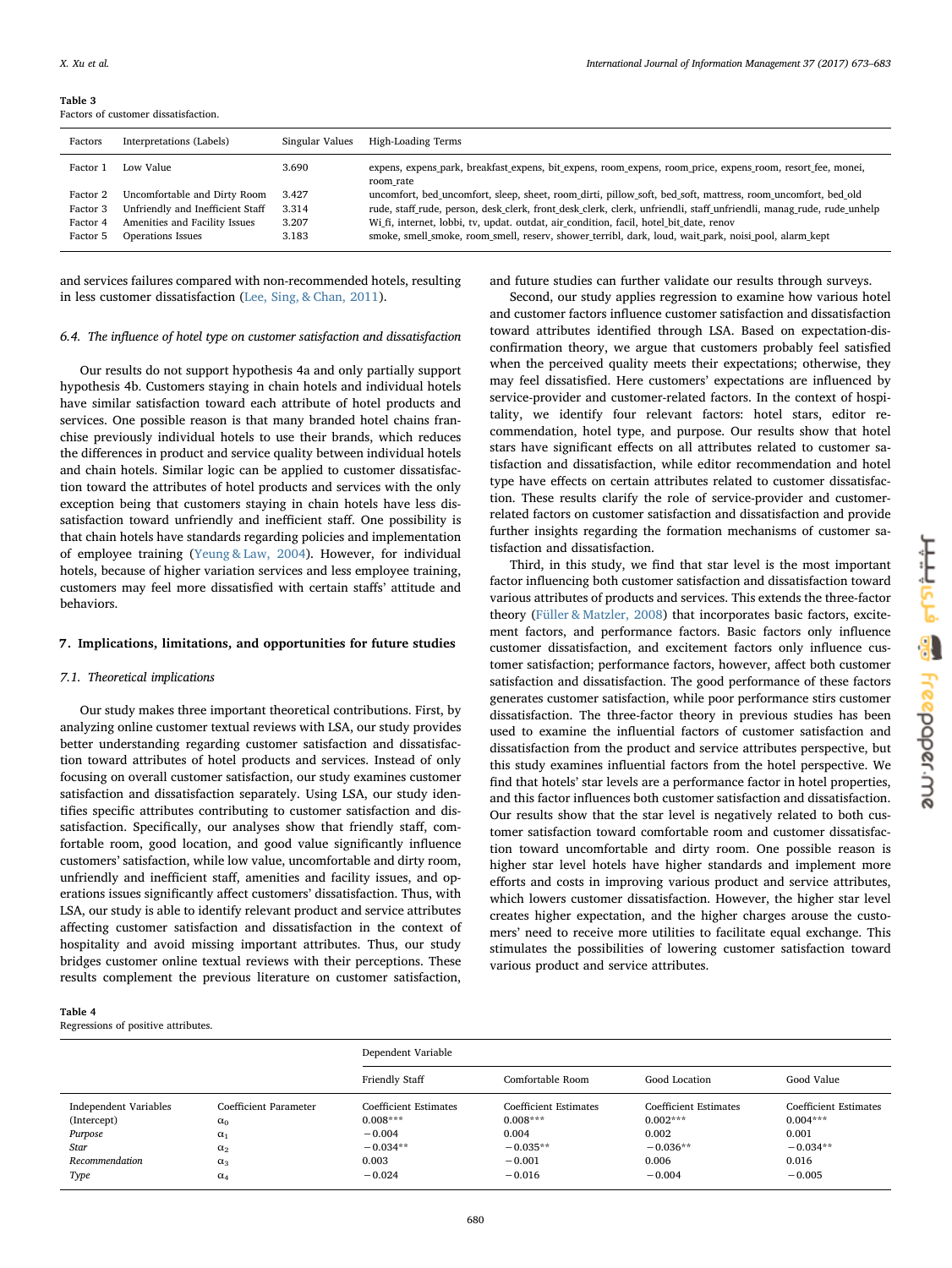<span id="page-8-0"></span>

| Table 5 |  |
|---------|--|
|         |  |

Regressions of negative attributes.

|                       |                          |                          | Dependent Variable              |                                            |                                  |                              |
|-----------------------|--------------------------|--------------------------|---------------------------------|--------------------------------------------|----------------------------------|------------------------------|
|                       |                          | Low Value                | Uncomfortable and Dirty<br>Room | Unfriendly and<br><b>Inefficient Staff</b> | Amenities and Facility<br>Issues | <b>Operations Issues</b>     |
| Independent Variables | Coefficient<br>Parameter | Coefficient<br>Estimates | Coefficient Estimates           | <b>Coefficient Estimates</b>               | Coefficient Estimates            | <b>Coefficient Estimates</b> |
| (Intercept)           | $\alpha_0$               | $0.004***$               | $0.006***$                      | $0.004***$                                 | $0.004***$                       | $0.003***$                   |
| Purpose               | $\alpha_1$               | $-0.011$                 | $-0.018$                        | $-0.003$                                   | 0.01                             | $-0.005$                     |
| Star                  | $\alpha_2$               | $0.081***$               | $-0.048***$                     | $-0.032*$                                  | $-0.036**$                       | $-0.032*$                    |
| Recommendation        | $\alpha_3$               | 0.003                    | $-0.016$                        | $-0.025$                                   | 0.014                            | $-0.029*$                    |
| Type                  | $\alpha_4$               | $-0.016$                 | $-0.012$                        | $-0.030*$                                  | $-0.012$                         | 0.007                        |

The methodologies applied in this study—LSA and regression—provide efficient approaches for future research on online customer textual reviews. LSA and regression methodology can efficiently extract and represent customers' perceptions from their reviews and thus can be used to examine the perceived quality of products and services.

Our study contributes to BI & A literature by providing an approach for future studies to examine customer perceptions from textual reviews. Our study also enriches existing customer satisfaction studies by providing a new perspective through our data source, research methodologies, and discussion of factors influencing customer satisfaction and dissatisfaction.

# 7.2. Managerial implications

Our study also has important managerial implications for business practitioners. Online textual reviews have business values that are reflected in their generated eWOM and influence customer purchase intention and demand ([Xie et al., 2014](#page-10-2)). Online textual reviews can provide a way for businesses to understand customer needs and improve their products and services. Compared with customer ratings, online textual reviews can show more details about customers' consumption experiences and customer perceptions because of their open structure. Thus, managers can obtain more insights regarding customers' expectations and needs and their perceived quality of product and services.

This study provides a way for business managers to use online textual reviews. The different factors of customer satisfaction and dissatisfaction identified by LSA help managers understand the different generation mechanisms of customer satisfaction and dissatisfaction and therefore to set up priorities to enhance customer overall satisfaction and implement service recovery actions to alleviate customer dissatisfaction.

When hotels try to lower customer dissatisfaction and avoid negative reviews posted by customers, they can focus on the five factors shown in [Table 3](#page-7-1). Similarly, when hotels aim to enhance customer satisfaction and increase positive reviews, they can focus on the factors shown in [Table 2.](#page-6-1) The singular values shown in [Tables 2 and 3](#page-6-1) indicate the importance of each factor. Given the limited resources of businesses, hotels can use our results to set priorities for each attribute and create a roadmap to increase their performance. In addition to online textual reviews and survey e-mails, feedback cards can also be combined to identify specific areas that need further improvement.

Businesses can also utilize the eWOM generated by customer online reviews ([Cantallops & Salvi, 2014](#page-9-14)). Businesses can advocate the advantages of their products and services mentioned in customer online reviews and use the favorable online textual reviews as successful cases for marketing. Managers can also examine customer online textual reviews using our method in different time periods and thus find ways to improve each product and service attribute and how customers' perceptions change over time. This can also provide feedback of businesses' performance improvements and guidelines for future improvements.

Further, results from our regression analysis can help managers better understand the key factors influencing customer satisfaction and dissatisfaction. Different hotels, depending on the star level, type, and other factors, target different customers. Hotels can implement market segmentation strategies to identify different needs from customers with different travel purposes and demographics. In this way, they can better serve customers. Our results show that star level has significant effects on all attributes from customer satisfaction and dissatisfaction. Therefore, hotels need to improve their star levels for their products and services such that customers feel more satisfied toward the attributes of these products and services. Moreover, we find that customers' dissatisfaction toward operations issues is significantly higher toward non–editor-recommended hotels compared with editor-recommended hotels, and customers' dissatisfaction toward the behaviors and attitudes of staff is significantly higher toward individual hotels compared with chain hotels. Therefore, businesses might need to enhance certain criteria for its operations and employee training and learn lessons from benchmarking companies, such as chain hotels that have stronger reputations and brand effects. Improving product and service attributes to obtain accreditation and certification (e.g., a third-party recommendation) can be an approach to alleviate customer dissatisfaction efficiently.

## 7.3. Limitations and opportunities for future studies

Our study only collected data from one source. Although booking.com is the world's largest third-party hotel booking website and provides sufficient customer reviews, our results may be limited and should thus be interpreted cautiously. Additionally, this study does not distinguish between environmental variables such as customer nationality or hotel region. This study incorporated customers from various countries and hotels in various cities in the same model with no differentiation. A comparative study that examines customers' nationalities and hotels in different regions would be particularly useful.

Additionally, future studies can extend our study through the following ways. First, customer overall satisfaction from online customer reviews can be studied. A comparison between customer overall satisfaction found in customer ratings and customer textual reviews can be conducted. Second, this study focuses on mining customer satisfaction and dissatisfaction toward various products and service attributes from customer online reviews. It is possible that customer online reviews cannot reflect all factors (i.e., products and service attributes) that influence customer satisfaction and dissatisfaction. Future studies can also examine the determinants of customer satisfaction and dissatisfaction from other sources such as customer comments cards, interviews with customers, surveys, and so on. Third, other types of customer perception such as customer loyalty, customer familiarity, and customer willingness to pay can also be examined through online customer reviews. More product and service attributes can also be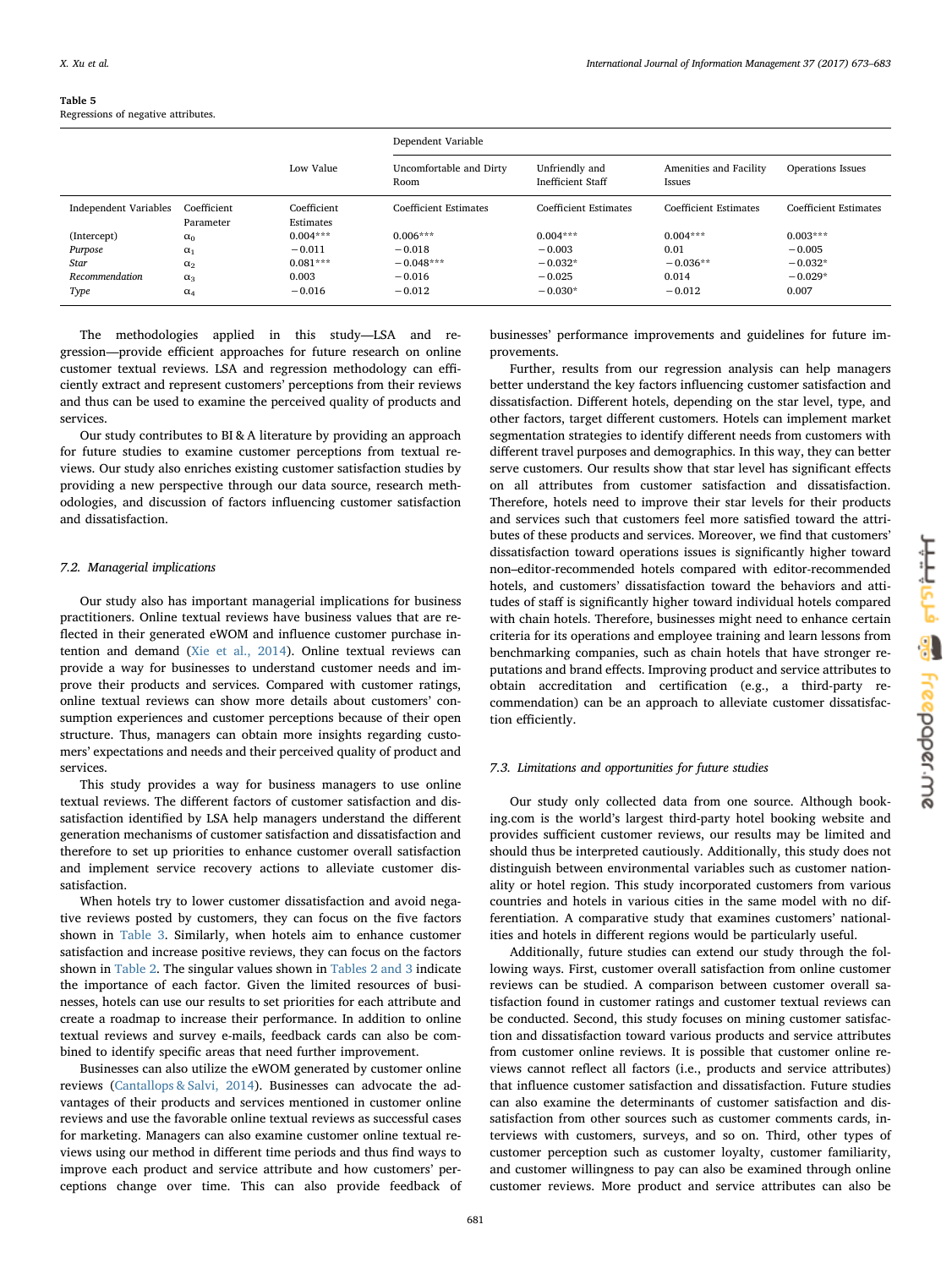gleaned from customer online reviews when focusing on different types of products and service providers. Finally, a comparison can be conducted between customer perceptions found in online reviews and offline reviews (e.g., customer comment cards). For online reviews, different review sources such as hotel booking websites or various social media websites may also influence customers' perceptions. Therefore, a study of different review sources of customer perceptions is another possibility that should be considered.

# <span id="page-9-7"></span>8. Conclusion

Our study identified the key attributes driving customer satisfaction and dissatisfaction toward hotel products and services and examined effects of travel purposes, hotel types, star level, and editor recommendation on customers' perceptions of attributes of hotel products and services. We found four key attributes that drive customer satisfaction (i.e., staff, room, location, and value), and five key attributes that affect customer dissatisfaction (i.e., value, room, staff, amenities and facility, and operations issues). Additionally, our results showed that customer satisfaction and dissatisfaction toward attributes of products and services are significantly different among hotels with different star levels. Our study contributed to the BI & A literature by providing a text mining and regression approach to analyze online customer textual reviews, thus providing insights for business managers to use online customer textual reviews and examine customer perceptions.

#### References

- <span id="page-9-22"></span>[Anderson, E. W., Fornell, C., & Lehmann, D. R. \(1994\). Customer satisfaction, market](http://refhub.elsevier.com/S0268-4012(17)30137-8/sbref0005) share, and profi[tability: Findings from Sweden.](http://refhub.elsevier.com/S0268-4012(17)30137-8/sbref0005) Journal of Marketing, 58(3), 53–66.
- <span id="page-9-46"></span>Baker, K. (2005). Singular value decomposition tutorial[. \[https://www.ling.ohio-state.edu/](http://refhub.elsevier.com/S0268-4012(17)30137-8/sbref0010) ∼[kbaker/pubs/Singular\\_Value\\_Decomposition\\_Tutorial.pdf \(Accessed 3 February](http://refhub.elsevier.com/S0268-4012(17)30137-8/sbref0010) [2016\).\].](http://refhub.elsevier.com/S0268-4012(17)30137-8/sbref0010)
- <span id="page-9-4"></span>[Balahur, A., Hermida, J. M., & Montoyo, A. \(2012\). Detecting implicit expressions of](http://refhub.elsevier.com/S0268-4012(17)30137-8/sbref0015) [emotion in text: A comparative analysis.](http://refhub.elsevier.com/S0268-4012(17)30137-8/sbref0015) Decision Support Systems, 53(4), 742–753.
- <span id="page-9-40"></span>[Bellegarda, J. R. \(2000\). Large vocabulary speech recognition with multispan statistical](http://refhub.elsevier.com/S0268-4012(17)30137-8/sbref0020) language models. [IEEE Transactions on Speech and Audio Processing](http://refhub.elsevier.com/S0268-4012(17)30137-8/sbref0020), 8(1), 76–84.
- <span id="page-9-2"></span>[Berezina, K., Bilgihan, A., Cobanoglu, C., & Okumus, F. \(2016\). Understanding satis](http://refhub.elsevier.com/S0268-4012(17)30137-8/sbref0025)fied and dissatisfi[ed hotel customers: Text mining of online hotel reviews.](http://refhub.elsevier.com/S0268-4012(17)30137-8/sbref0025) Journal of [Hospitality Marketing and Management](http://refhub.elsevier.com/S0268-4012(17)30137-8/sbref0025), 25(1), 1–24.
- <span id="page-9-38"></span>Berry, M. W., & Browne, M. (2005). [Understanding search engines: mathematical modeling](http://refhub.elsevier.com/S0268-4012(17)30137-8/sbref0030) and text retrieval[. Society for industrial and applied mathematics.](http://refhub.elsevier.com/S0268-4012(17)30137-8/sbref0030)
- <span id="page-9-27"></span>[Botti, L., Briec, W., & Cliquet, G. \(2009\). Plural forms versus franchise and company](http://refhub.elsevier.com/S0268-4012(17)30137-8/sbref0035)[owned systems: A DEA approach of hotel chain performance.](http://refhub.elsevier.com/S0268-4012(17)30137-8/sbref0035) Omega, 37(3), 566–578.
- <span id="page-9-18"></span>[Boulding, W., Kalra, A., Staelin, R., & Zeithaml, V. A. \(1993\). A dynamic process model of](http://refhub.elsevier.com/S0268-4012(17)30137-8/sbref0040) [service quality: From expectations to behavioral intentions.](http://refhub.elsevier.com/S0268-4012(17)30137-8/sbref0040) Journal of Marketing [Research](http://refhub.elsevier.com/S0268-4012(17)30137-8/sbref0040), 30, 7–27.
- <span id="page-9-16"></span>[Cambria, E., Schuller, B., Xia, Y., & Havasi, C. \(2013\). New avenues in opinion mining and](http://refhub.elsevier.com/S0268-4012(17)30137-8/sbref0045) sentiment analysis. [IEEE Intelligent Systems](http://refhub.elsevier.com/S0268-4012(17)30137-8/sbref0045), 28(2), 15-21.
- <span id="page-9-14"></span>[Cantallops, A. S., & Salvi, F. \(2014\). New consumer behavior: A review of research on](http://refhub.elsevier.com/S0268-4012(17)30137-8/sbref0050) eWOM and hotels. [International Journal of Hospitality Management](http://refhub.elsevier.com/S0268-4012(17)30137-8/sbref0050), 30, 41–51.
- <span id="page-9-24"></span>[Casalo, L. V., Flavian, C., Guinaliu, M., & Ekinci, Y. \(2015\). Do online hotel rating](http://refhub.elsevier.com/S0268-4012(17)30137-8/sbref0055) schemes influence booking behaviors? [International Journal of Hospitality](http://refhub.elsevier.com/S0268-4012(17)30137-8/sbref0055) [Management](http://refhub.elsevier.com/S0268-4012(17)30137-8/sbref0055), 49, 28–36.
- <span id="page-9-9"></span>Chau, [M., & Xu, J. \(2012\). Business intelligence in blogs: Understanding consumer in](http://refhub.elsevier.com/S0268-4012(17)30137-8/sbref0060)[teractions and communities.](http://refhub.elsevier.com/S0268-4012(17)30137-8/sbref0060) MIS Quarterly, 36(4), 1189–1216.
- <span id="page-9-8"></span>[Chen, H., Chiang, R. H. L., & Storey, V. C. \(2012\). Business intelligence and analytics:](http://refhub.elsevier.com/S0268-4012(17)30137-8/sbref0065) [From big data to big impact.](http://refhub.elsevier.com/S0268-4012(17)30137-8/sbref0065) MIS Quarterly, 36(4), 1165–1188.
- <span id="page-9-12"></span>[Chowdhary, N., & Prakash, M. \(2005\). Service quality: Revisiting the two factors theory?](http://refhub.elsevier.com/S0268-4012(17)30137-8/sbref0070) [Journal of Services Research](http://refhub.elsevier.com/S0268-4012(17)30137-8/sbref0070), 5(1), 61–75.
- <span id="page-9-19"></span>[Chu, R. K. S., & Choi, T. \(2000\). An importance-performance analysis of hotel selection](http://refhub.elsevier.com/S0268-4012(17)30137-8/sbref0075) [factors in the Hong Kong hotel industry: A comparison of business and leisure tra](http://refhub.elsevier.com/S0268-4012(17)30137-8/sbref0075)velers. [Tourism Management](http://refhub.elsevier.com/S0268-4012(17)30137-8/sbref0075), 21, 363–377.
- <span id="page-9-29"></span>[Cronin, J. J., Jr, & Taylor, S. A. \(1994\). SERVPERF versus SERVQUAL: Reconciling per](http://refhub.elsevier.com/S0268-4012(17)30137-8/sbref0080)[formance-based and perceptions-minus-expectations measurement of service quality.](http://refhub.elsevier.com/S0268-4012(17)30137-8/sbref0080) [Journal of Marketing](http://refhub.elsevier.com/S0268-4012(17)30137-8/sbref0080), 58(1), 125–131.
- <span id="page-9-30"></span>[Danaher, P. J. \(1997\). Using conjoint analysis to determine the relative importance of](http://refhub.elsevier.com/S0268-4012(17)30137-8/sbref0085) [service attributes measured in customer satisfaction surveys.](http://refhub.elsevier.com/S0268-4012(17)30137-8/sbref0085) Journal of Retailing, 73[\(2\), 235](http://refhub.elsevier.com/S0268-4012(17)30137-8/sbref0085)–260.
- <span id="page-9-37"></span>Dumais, S. (1992). Enhancing performance in latent semantic indexing (LSI) retrieval. [\[http://www2.denizyuret.com/ref/dumais/Enhancing\\_LSI\\_\\_\\_Dumais\\_1991.pdf](http://www2.denizyuret.com/ref/dumais/Enhancing_LSI___Dumais_1991.pdf). Accessed on 15 February 2017.].
- <span id="page-9-47"></span>[Espinet, J. M., Saez, M., Coenders, G., & Fluvià, M. \(2003\). E](http://refhub.elsevier.com/S0268-4012(17)30137-8/sbref0095)ffect on prices of the attri[butes of holiday hotels: A hedonic prices approach?](http://refhub.elsevier.com/S0268-4012(17)30137-8/sbref0095) Tourism Economics, 9(2), 165–[177](http://refhub.elsevier.com/S0268-4012(17)30137-8/sbref0095).
- <span id="page-9-35"></span>[Evangelopoulos, N. \(2011\). Citing Taylor: Tracing Taylorism](http://refhub.elsevier.com/S0268-4012(17)30137-8/sbref0100)'s technical and

[sociotechnical duality through Latent Semantic Analysis.](http://refhub.elsevier.com/S0268-4012(17)30137-8/sbref0100) Journal of Business and [Management](http://refhub.elsevier.com/S0268-4012(17)30137-8/sbref0100), 17(1), 57–74.

- <span id="page-9-51"></span>[Füller, J., & Matzler, K. \(2008\). Customer delight and market segmentation: An appli](http://refhub.elsevier.com/S0268-4012(17)30137-8/sbref0105)[cation of the three-factor theory of customer satisfaction on life style groups.](http://refhub.elsevier.com/S0268-4012(17)30137-8/sbref0105) Tourism [Management](http://refhub.elsevier.com/S0268-4012(17)30137-8/sbref0105), 29(1), 116–126.
- <span id="page-9-25"></span>[Fuller, M. A., Serva, M. A., & Benamati, J. \(2007\). Seeing is believing: The transitory](http://refhub.elsevier.com/S0268-4012(17)30137-8/sbref0110) infl[uence of reputation information on e-commerce trust and decision making.](http://refhub.elsevier.com/S0268-4012(17)30137-8/sbref0110) Decision Sciences, 38[\(4\), 675](http://refhub.elsevier.com/S0268-4012(17)30137-8/sbref0110)–699.
- <span id="page-9-31"></span>[Gössling, S., & Lane, B. \(2015\). Rural tourism and the development of Internet-based](http://refhub.elsevier.com/S0268-4012(17)30137-8/sbref0115) [accommodation booking platforms: A study in the advantages, dangers and im-](http://refhub.elsevier.com/S0268-4012(17)30137-8/sbref0115)plications of innovation. [Journal of Sustainable Tourism](http://refhub.elsevier.com/S0268-4012(17)30137-8/sbref0115), 23(8-9), 1386-1403.
- <span id="page-9-3"></span>[Gandomi, A., & Haider, M. \(2015\). Beyond the hype: Big data concepts, methods, and](http://refhub.elsevier.com/S0268-4012(17)30137-8/sbref0120) analytics. [International Journal of Information Management](http://refhub.elsevier.com/S0268-4012(17)30137-8/sbref0120), 35(2), 137–144.
- <span id="page-9-32"></span>[Gao, L., Chang, E., & Han, S. \(2005\). Powerful tool to expand business intelligence: Text](http://refhub.elsevier.com/S0268-4012(17)30137-8/sbref0125) mining. [Proceedings of world academy of science, engineering and technology](http://refhub.elsevier.com/S0268-4012(17)30137-8/sbref0125), 8, 110–[115](http://refhub.elsevier.com/S0268-4012(17)30137-8/sbref0125).
- <span id="page-9-44"></span>[Golub, G. H., & Reinsch, C. \(1970\). Singular value decomposition and least squares so](http://refhub.elsevier.com/S0268-4012(17)30137-8/sbref0130)lutions. [Numerische Mathematik](http://refhub.elsevier.com/S0268-4012(17)30137-8/sbref0130), 14(5), 403–420.
- <span id="page-9-11"></span>[Gu, B., & Ye, Q. \(2014\). First step in social media: Measuring the in](http://refhub.elsevier.com/S0268-4012(17)30137-8/sbref0135)fluence of online [management responses on customer satisfaction.](http://refhub.elsevier.com/S0268-4012(17)30137-8/sbref0135) Production and Operations [Management](http://refhub.elsevier.com/S0268-4012(17)30137-8/sbref0135), 23(4), 570–582.
- <span id="page-9-49"></span>[Gumasta, K., Kumar Gupta, S., Benyoucef, L., & Tiwari, M. K. \(2011\). Developing a re](http://refhub.elsevier.com/S0268-4012(17)30137-8/sbref0140)confi[gurability index using multi-attribute utility theory.](http://refhub.elsevier.com/S0268-4012(17)30137-8/sbref0140) International Journal of [Production Research](http://refhub.elsevier.com/S0268-4012(17)30137-8/sbref0140), 49(6), 1669–1683.
- <span id="page-9-1"></span>[Habibi, M. R., Laroche, M., & Richard, M. O. \(2014\). Brand communities based in social](http://refhub.elsevier.com/S0268-4012(17)30137-8/sbref0145) [media: How unique are they? Evidence from two exemplary brand communities.](http://refhub.elsevier.com/S0268-4012(17)30137-8/sbref0145) [International Journal of Information Management](http://refhub.elsevier.com/S0268-4012(17)30137-8/sbref0145), 34(2), 123–132.
- <span id="page-9-28"></span>[Haktanir, M., & Harris, P. \(2005\). Performance measurement practice in an independent](http://refhub.elsevier.com/S0268-4012(17)30137-8/sbref0150) hotel context. [International Journal of Contemporary Hospitality Management](http://refhub.elsevier.com/S0268-4012(17)30137-8/sbref0150), 17(1), 39–[50](http://refhub.elsevier.com/S0268-4012(17)30137-8/sbref0150).
- <span id="page-9-41"></span>[Hayashi, J., Yasumoto, M., Ito, H., & Koshimizu, H. \(2001\). Method for estimating and](http://refhub.elsevier.com/S0268-4012(17)30137-8/sbref0155) [modeling age and gender using facial image processing.](http://refhub.elsevier.com/S0268-4012(17)30137-8/sbref0155) Proceedings of seventh inter[national conference on virtual systems and multimedia](http://refhub.elsevier.com/S0268-4012(17)30137-8/sbref0155), 439–448.
- <span id="page-9-10"></span>[He, W., Zha, S., & Li, L. \(2013\). Social media competitive analysis and text mining: A case](http://refhub.elsevier.com/S0268-4012(17)30137-8/sbref0160) study in the pizza industry? [International Journal of Information Management](http://refhub.elsevier.com/S0268-4012(17)30137-8/sbref0160), 33(3), 464–[472](http://refhub.elsevier.com/S0268-4012(17)30137-8/sbref0160).
- <span id="page-9-23"></span>Heo, [C. Y., & Hyun, S. S. \(2015\). Do luxury room amenities a](http://refhub.elsevier.com/S0268-4012(17)30137-8/sbref0165)ffect guests' willingness to pay? [International Journal of Hospitality Management](http://refhub.elsevier.com/S0268-4012(17)30137-8/sbref0165), 46, 161–168.
- <span id="page-9-48"></span>[Huang, K. T., Wang, J. C., & Wang, Y. C. \(2015\). Analysis and benchmarking of green](http://refhub.elsevier.com/S0268-4012(17)30137-8/sbref0170)house gas emissions of luxury hotels. [International Journal of Hospitality Management](http://refhub.elsevier.com/S0268-4012(17)30137-8/sbref0170), 51[, 56](http://refhub.elsevier.com/S0268-4012(17)30137-8/sbref0170)–66.
- <span id="page-9-43"></span>[Husbands, P., Simon, H., & Ding, C. H. Q. \(2001\). On the use of the singular value de](http://refhub.elsevier.com/S0268-4012(17)30137-8/sbref0175)composition for text retrieval. [Computational Information Retrieval](http://refhub.elsevier.com/S0268-4012(17)30137-8/sbref0175), 5, 145–156.
- <span id="page-9-26"></span>[Kandampully, J., & Suhartanto, D. \(2003\). The role of customer satisfaction and image in](http://refhub.elsevier.com/S0268-4012(17)30137-8/sbref0180) [gaining customer loyalty in the hotel industry?](http://refhub.elsevier.com/S0268-4012(17)30137-8/sbref0180) Journal of Hospitality & Leisure [Marketing](http://refhub.elsevier.com/S0268-4012(17)30137-8/sbref0180), 10(1–2), 3–25.
- <span id="page-9-20"></span>[Kashyap, R., & Bojanic, D. C. \(2000\). A structural analysis of value, quality, and price](http://refhub.elsevier.com/S0268-4012(17)30137-8/sbref0185) [perceptions of business and leisure travelers.](http://refhub.elsevier.com/S0268-4012(17)30137-8/sbref0185) Journal of Travel Research, 39, 45–51.
- <span id="page-9-45"></span>[Klema, V., & Laub, A. \(1980\). The singular value decomposition: Its computation and](http://refhub.elsevier.com/S0268-4012(17)30137-8/sbref0190) some applications. [IEEE Transactions on Automatic Control](http://refhub.elsevier.com/S0268-4012(17)30137-8/sbref0190), 25(2), 164-176.
- <span id="page-9-6"></span>[Kulkarni, S. S., Apte, U. M., & Evangelopoulos, N. E. \(2014\). The use of Latent Semantic](http://refhub.elsevier.com/S0268-4012(17)30137-8/sbref0195) [Analysis in operations management research.](http://refhub.elsevier.com/S0268-4012(17)30137-8/sbref0195) Decision Sciences, 45(5), 971–994.
- <span id="page-9-39"></span>La Cascia, M., Sethi, S., & Sclaroff[, S. \(1998\). Combining textual and visual cues for](http://refhub.elsevier.com/S0268-4012(17)30137-8/sbref0200) [content-based image retrieval on the world wide web.](http://refhub.elsevier.com/S0268-4012(17)30137-8/sbref0200) Proceedings of IEEE Workshop [on Content-Based Access of Image and Video Libraries](http://refhub.elsevier.com/S0268-4012(17)30137-8/sbref0200), 24–28.
- <span id="page-9-15"></span>[LaValle, S., Lesser, E., Shockley, R., Hopkins, M. S., & Kruschwitz, N. \(2011\). Big data,](http://refhub.elsevier.com/S0268-4012(17)30137-8/sbref0205) [analytics and the path from insights to value.](http://refhub.elsevier.com/S0268-4012(17)30137-8/sbref0205) MIT Sloan Management Review, 52[\(2\), 21](http://refhub.elsevier.com/S0268-4012(17)30137-8/sbref0205).
- <span id="page-9-0"></span>[Ladhari, R., & Michaud, M. \(2015\). EWOM e](http://refhub.elsevier.com/S0268-4012(17)30137-8/sbref0210)ffects on hotel booking intentions, attitudes, trust, and website perceptions. [International Journal of Hospitality Management](http://refhub.elsevier.com/S0268-4012(17)30137-8/sbref0210), 46, 36–[45](http://refhub.elsevier.com/S0268-4012(17)30137-8/sbref0210).
- <span id="page-9-13"></span>Lee, [C. C., & Hu, C. \(2005\). Analyzing hotel customers](http://refhub.elsevier.com/S0268-4012(17)30137-8/sbref0215)' E-complaints from an internet complaint forum. [Journal of Travel & Tourism Marketing](http://refhub.elsevier.com/S0268-4012(17)30137-8/sbref0215), 17(2–3), 167–181.
- <span id="page-9-50"></span>[Lee, M. J., Sing, N., & Chan, E. S. W. \(2011\). Service failures and recovery actions in the](http://refhub.elsevier.com/S0268-4012(17)30137-8/sbref0220) [hotel industry: A text-mining approach.](http://refhub.elsevier.com/S0268-4012(17)30137-8/sbref0220) Journal of Vacation Marketing, 17(3), 197–[207](http://refhub.elsevier.com/S0268-4012(17)30137-8/sbref0220).
- <span id="page-9-33"></span>[Li, Y., & Joshi, K. D. \(2012\). The state of social computing research: A literature review](http://refhub.elsevier.com/S0268-4012(17)30137-8/sbref0225) [and synthesis using the latent semantic analysis approach.](http://refhub.elsevier.com/S0268-4012(17)30137-8/sbref0225) Proceedings of Americas [Conference on Information Systems](http://refhub.elsevier.com/S0268-4012(17)30137-8/sbref0225).
- <span id="page-9-5"></span>[Li, H., Ye, Q., & Law, R. \(2013\). Determinants of customer satisfaction in the hotel in](http://refhub.elsevier.com/S0268-4012(17)30137-8/sbref0230)[dustry: An application of online review analysis.](http://refhub.elsevier.com/S0268-4012(17)30137-8/sbref0230) Asia Pacific Journal of Tourism [Research](http://refhub.elsevier.com/S0268-4012(17)30137-8/sbref0230), 18(7), 784–802.
- <span id="page-9-34"></span>Lin, X., Li, Y., & Wang, X. (in press). Social commerce research: Definition, research themes and the trends. International Journal of Information Management.
- <span id="page-9-17"></span>[Lipizzi, C., Iandoli, L., & Marquez, J. E. R. \(2015\). Extracting and evaluating conversa](http://refhub.elsevier.com/S0268-4012(17)30137-8/sbref0240)[tional patterns in social media: A socio-semantic analysis of customers](http://refhub.elsevier.com/S0268-4012(17)30137-8/sbref0240)' reactions to [the launch of new products using Twitter streams.](http://refhub.elsevier.com/S0268-4012(17)30137-8/sbref0240) International Journal of Information [Management](http://refhub.elsevier.com/S0268-4012(17)30137-8/sbref0240), 35(4), 490–503.
- <span id="page-9-42"></span>[Liu, D., & Chen, T. \(2007\). A topic-motion model for unsupervised video object discovery.](http://refhub.elsevier.com/S0268-4012(17)30137-8/sbref0245) [Proceedings of 2007 IEEE conference on computer vision and pattern recognition](http://refhub.elsevier.com/S0268-4012(17)30137-8/sbref0245), 1–8.
- <span id="page-9-21"></span>[Liu, S., Law, R., Rong, J., Li, G., & Hall, J. \(2013\). Analyzing changes in hotel customers](http://refhub.elsevier.com/S0268-4012(17)30137-8/sbref0250)' expectations by trip mode. [International Journal of Hospitality Management](http://refhub.elsevier.com/S0268-4012(17)30137-8/sbref0250), 34, 359–[371](http://refhub.elsevier.com/S0268-4012(17)30137-8/sbref0250).
- <span id="page-9-36"></span>[Lochbaum, K. E., & Streeter, L. A. \(1989\). Comparing and combining the e](http://refhub.elsevier.com/S0268-4012(17)30137-8/sbref0255)ffectiveness of [latent semantic indexing and the ordinary vector space model for information re](http://refhub.elsevier.com/S0268-4012(17)30137-8/sbref0255)trieval. [Information Processing & Management](http://refhub.elsevier.com/S0268-4012(17)30137-8/sbref0255), 25(6), 665–676.